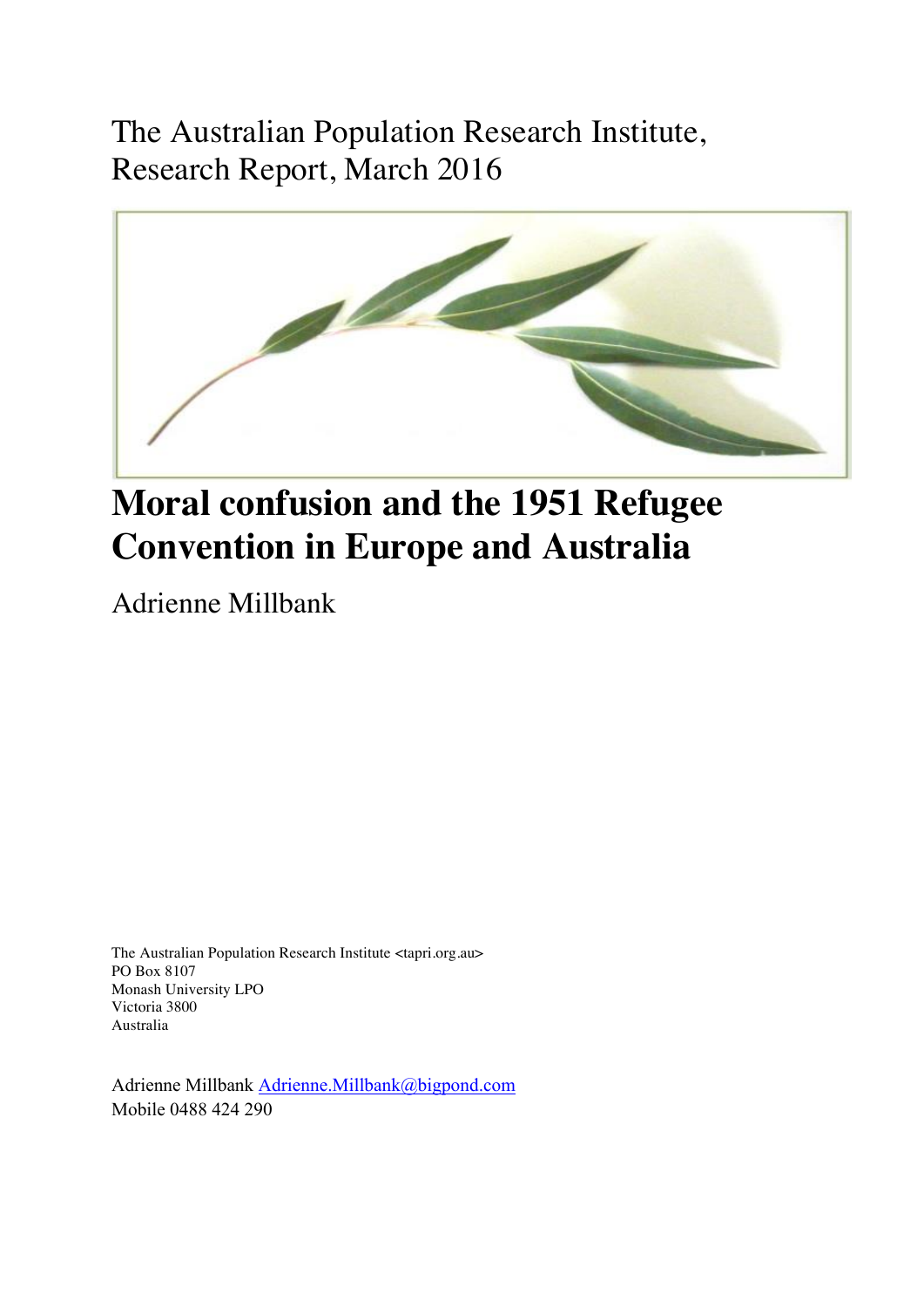Articles published by the Australian Population Research Institute may be republished provided the Institute and its writers are appropriately credited, and a link is made to our website <tapri.org.au>.

Any articles reproduced cannot be edited or any material sold separately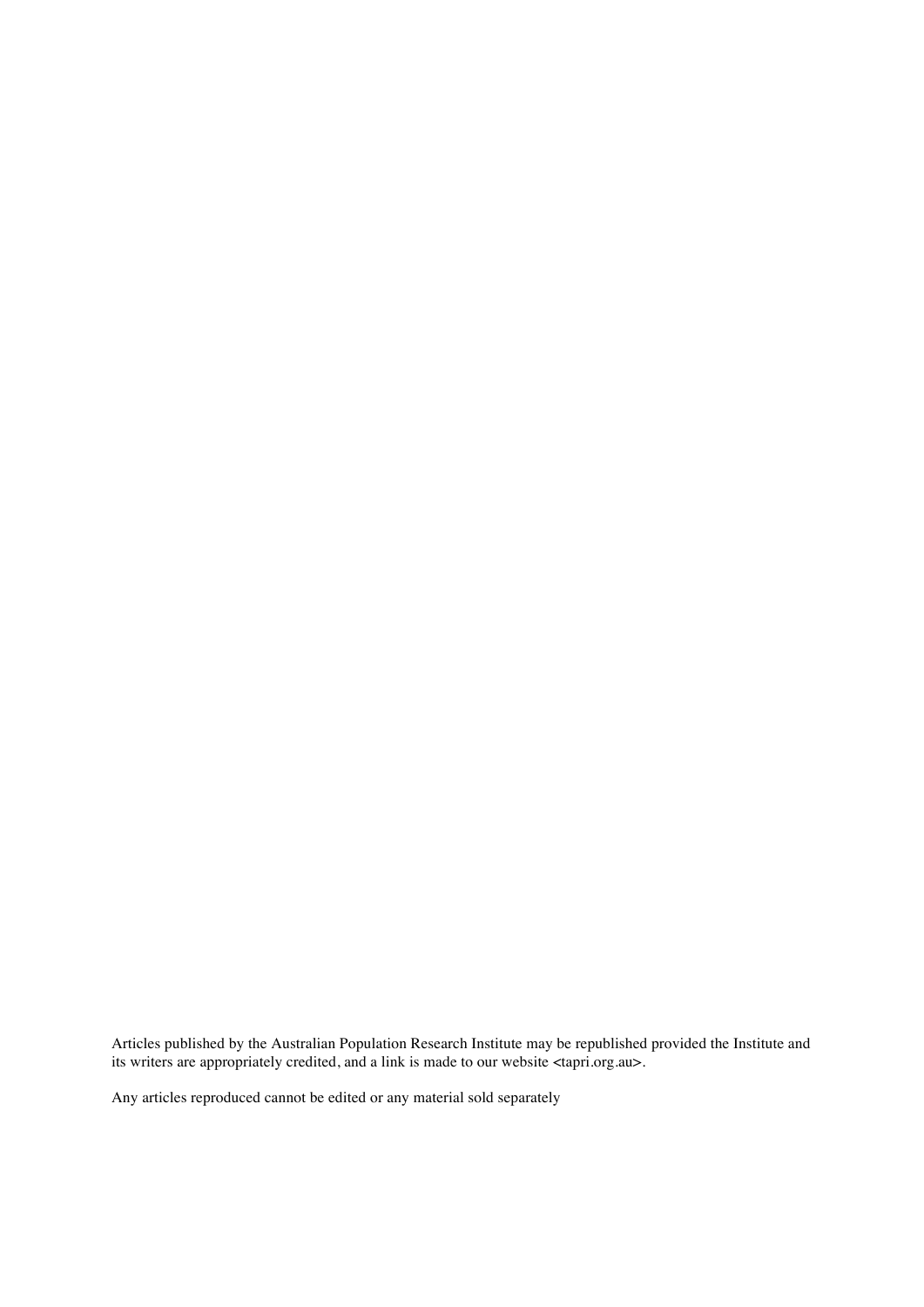# Moral confusion and the 1951 Refugee Convention in Europe and Australia

# Table of contents

| Fortress Europe, home of the refugee convention and organised hypocrisy5 |  |
|--------------------------------------------------------------------------|--|
|                                                                          |  |
|                                                                          |  |
|                                                                          |  |
|                                                                          |  |
|                                                                          |  |
|                                                                          |  |
|                                                                          |  |
|                                                                          |  |
|                                                                          |  |
|                                                                          |  |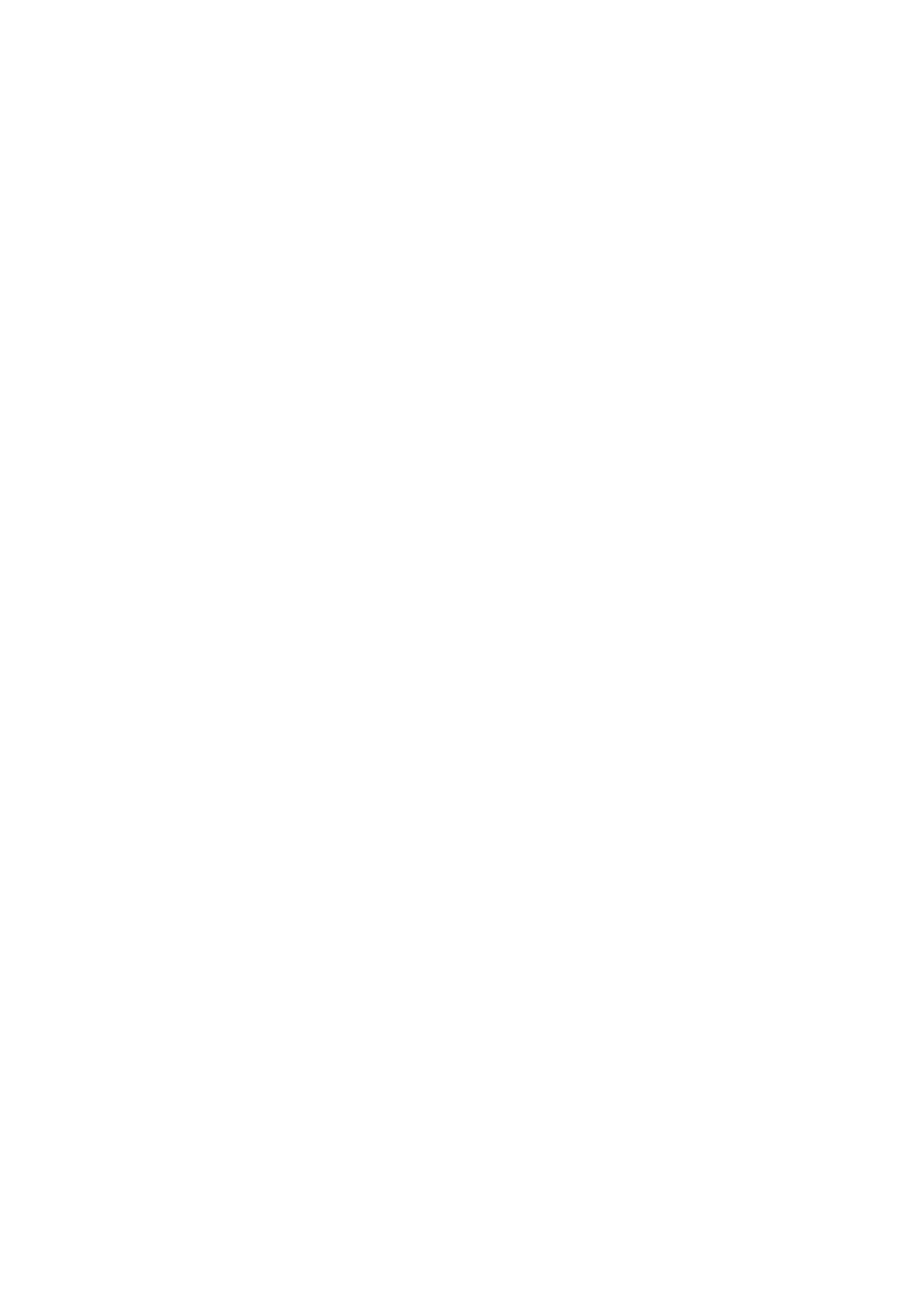# **Moral confusion and the 1951 Refugee Convention in Europe and Australia**

#### **Executive Summary**

At least 1.3 million asylum seekers or migrants (the two notions are interchangeable in Europe) poured into the European Union in 2015. Over a million arrived by sea, crossing the Aegean and Mediterranean in overcrowded, often inflatable boats. They came from Middle Eastern countries (many from Syria). They also came from Africa, Asia and south-east Europe. Most headed to Germany (1.1 million) and Sweden (200,000). In January and February 2016 they were still coming, at many times the rate of early last year. In late March they were still coming, despite internal border closures and a deal with Turkey, whereby quickly screened asylum seekers deemed ineligible to remain in Europe will be returned in exchange for an equal number of Syrian refugees for resettlement.

As is obvious from the continuing chaos and confusion, the asylum seekers that overwhelmed Europe in 2015 did not come under any coherent European Union refugee policy or program. They came after Europe's external border controls (and internal asylum regulations) broke down. They came, as *The Guardian (UK)* informed its readers, 'to secure rights they are entitled to under the 1951 Refugee Convention'. The countries of 'Fortress Europe' did not lift visa restrictions or carrier sanctions designed to keep out people from poor and warravaged countries. The refugee convention obliges signatory countries to examine the claims for protection from persecution of every individual who gets through their borders; it does not oblige them to provide legal entry or safe passage. Nearly 4,000 people drowned en-route to Europe in 2015.

The 65-year-old refugee convention is the only international agreement for the protection of refugees. It is obviously outdated. The problems of trying to administer it in a changed world have been known for decades. In brief: it skews the refugee effort; it is used as a migration channel; it confers advantage on those with the resources to move to wealthy Western and industrialised countries; it encourages people to risk their and their families' lives; it diverts attention from more needy refugees and displaced people; it is impossible to administer with integrity (acceptance rates vary wildly and rejected claimants fail to leave); the asylum process lacks credibility with the broader public, yet is a constant source of tension in receiving countries between government and advocacy groups.

The moral confusion that is now at the core of the refugee convention-based asylum system has been on vivid and dramatic display in Europe. Germany's 1.1 million and Sweden's 200,000 asylum seekers made no difference to the United Nations High Commissioner for Refugees estimate, made mid-year, of 60 million refugees and displaced people by the end of 2015. The cost to Germany alone in 2015 of 'housing, feeding, educating and administering' its asylum seekers has been estimated at  $E$ 21 billion (\$USD 22.6 billion). The UNHCR budget for 2015, to support the world's 60 million refugees, was USD 7 billion. The German government has acknowledged that about 60 per cent of the asylum seekers it welcomed in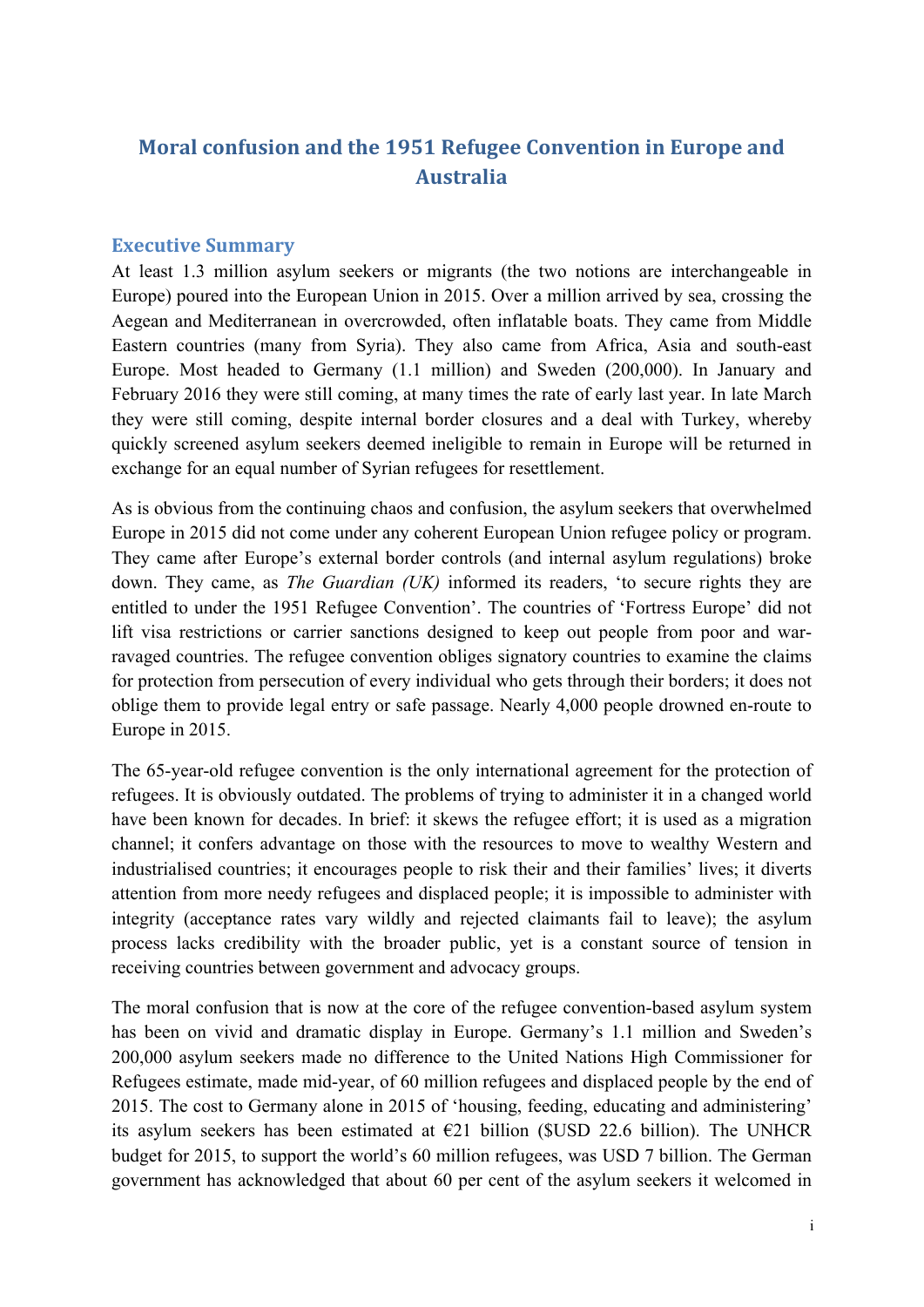2015 will be found not to be refugees, and will be required to go home. Such assurances have little public credibility; no European country has in previous years removed more than a fraction of its failed asylum seekers.

Chancellor Angela Merkel was named Person of the Year by *Time* magazine, in part for her moral leadership in declaring that the right to asylum 'has no upper limit'. But the refugee convention only 'worked' over the preceding 24 years in Germany precisely because the numbers had been kept down through visa and external border controls and other deterrents. Germany's refugee credentials have been courtesy of the EU's institutionalised hypocrisy.

*Time* magazine did not seem interested in investigating the cruel 'Hunger Games' type of dystopia involved in ostentatiously welcoming asylum seekers as they arrived in Berlin only after they had paid thousands of Euros to people smugglers, survived hazardous boat trips, trudged through cold and mud, and pushed through barbed wire and humiliation in countries where their presence was resented. Nor was it interested in interrogating the cruel unfairness of a refugee system that bestows enticing rewards—residence in a stable, wealthy country—to the relative few (mostly young men) who are mobile and able to pay the hefty price of 'undocumented' entry, while those refugees most in need of help remain stuck in their own countries or marooned in camps in neighbouring countries. Surely Europe and the rest of the international community can develop a better, fairer, more morally coherent refugee system.

What such a system would look like has become clear. It would be based on the right of people not to be driven from their homes rather than notions of permanent exile. It would sanction refugee-creating governments; it would include a right of return. It would provide more comprehensive aid to those who stay, and preserve resettlement places in third countries for the most vulnerable of refugees. It would create safe zones within and close to war-torn countries, where education and skills training could continue. It would keep refugees as close to their homes as possible, so that they can return and rebuild. It would improve economic and employment prospects for refugees within their regions through investment and trade concessions.

The general mood in Australia would seem to be relief that the boats have been stopped since 2013. Both major political parties in Australia are now aware of the domestic political dangers in using the 1951 UN refugee convention-based asylum system as a mechanism through which to exhibit supposedly superior values of global humanitarianism. Indeed, both parties are aware of the pitfalls in pretending to use it as a mechanism through which to administer a refugee policy that makes sense and is acceptable to the broader public.

In view of the object lesson playing out in Europe, any policy retreat that risks the return of boat arrivals to Australia's shores is now unthinkable. Politicians in Europe (in Denmark, Finland, and the Netherlands) are calling for the refuge convention to be reformed or scrapped. Prime Minister Turnbull should apply his innovative mindset to how Australia might galvanize discussions around the development of a new refugee agreement.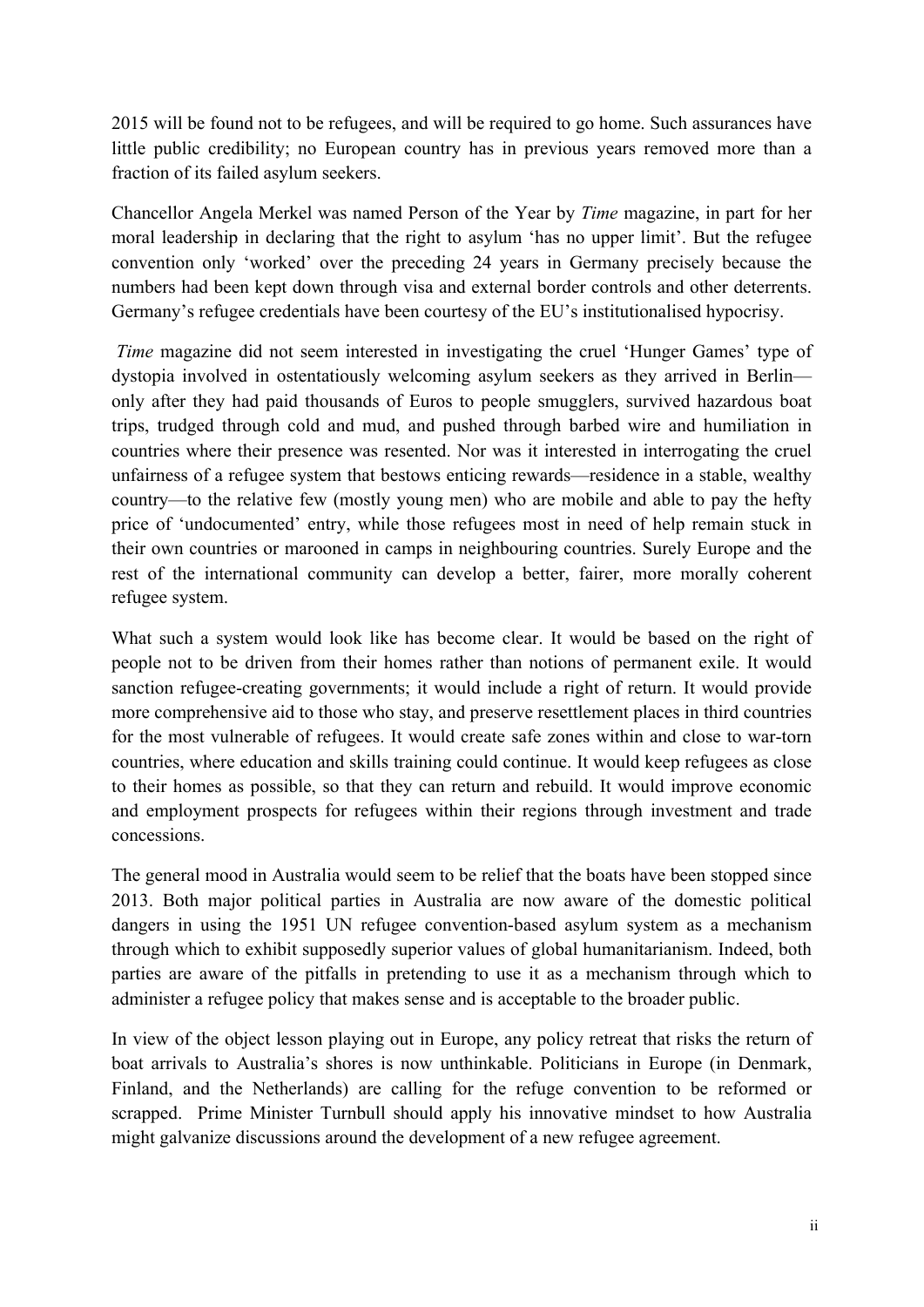### **Introduction**

The 1951 United Nations Convention Relating to the Status of Refugees was born in Europe, has been given its fullest effect and most generous interpretation in Europe, and is now imploding, spectacularly, in Europe. The 65-year old convention has been crumbling for 20 years, under the difficulty and moral confusion involved in trying to administer it in a changed and changing world. The number of asylum seekers who flooded into Europe in 2015, particularly following German Chancellor Angela Merkel's statement that those banked up in Hungary would be welcome in Germany, was unprecedented. For much of the year Europe's political leaders seemed paralysed, caught between the difficulty of coping with rising numbers and the European Union's own rules and regulations, which have incorporated an expansive interpretation of the refugee convention.

By December 2015, the asylum systems in several north-Western European countries had been overwhelmed and a 'migrant crisis' was engulfing Europe. By March 2016, European countries with migration cultures and traditions very different from Australia's had joined Australia in being criticised for reneging on the refugee convention's obligations and for violating its terms.

Calls are once again being made for the 1951 refugee convention to be reformed or scrapped in favour of new arrangements with more moral integrity and clarity. The basic thrust of any new agreement is clear: it will direct protection and support to refugees where they need it, in their home countries and regions.

#### **2015 in Europe**

At least 1.3 million asylum-seekers or 'migrants' (the two notions are fused in Europe) poured into the EU in 2015 (up from 714,000 in 2014, and surpassing the previous record of 900,000 in 1992). Over a million arrived by sea, crossing the Aegean or Mediterranean, from the Middle East and north Africa, in overcrowded often inflatable boats. Tens of thousands came by land, via Turkey, Bulgaria and Macedonia. They came from war-torn countries and relatively stable countries. They came from Syria (about 30 per cent), Afghanistan, Iraq, Iran, Ethiopia, Eritrea, Somalia, Morocco, Tunisia, and Algeria. They also came from Kosovo, Serbia, Albania, Ukraine, China, India, Pakistan, Bangladesh, Ghana, Zambia, Senegal, Sudan, Gambia, Mali, Niger and Nigeria. They came on trips organised by people smugglers.<sup>1</sup> Most headed for Germany  $(1.1 \text{ million})$  and Sweden (about 200,000). In early 2016, they were arriving at many times the rate of early last year: over 150,000 had arrived by mid March 2016.

As was obvious from the chaos and confusion resulting from the mass inflow in 2015 (thousands of arrivals a day, tens of thousands a week, over 150,000 in September, over 221,000 in October, over 150,000 in November), the asylum seekers/migrants did not come under any coherent EU migration or refugee policy or program. According to a fact-sheet type article in *The Guardian (UK)* intended to educate readers confronted with images of endless queues, exhausted, trudging families, sinking boats and, piteously, a drowned child, they came 'to secure rights they are entitled to under the 1951 Refugee Convention'.<sup>2</sup>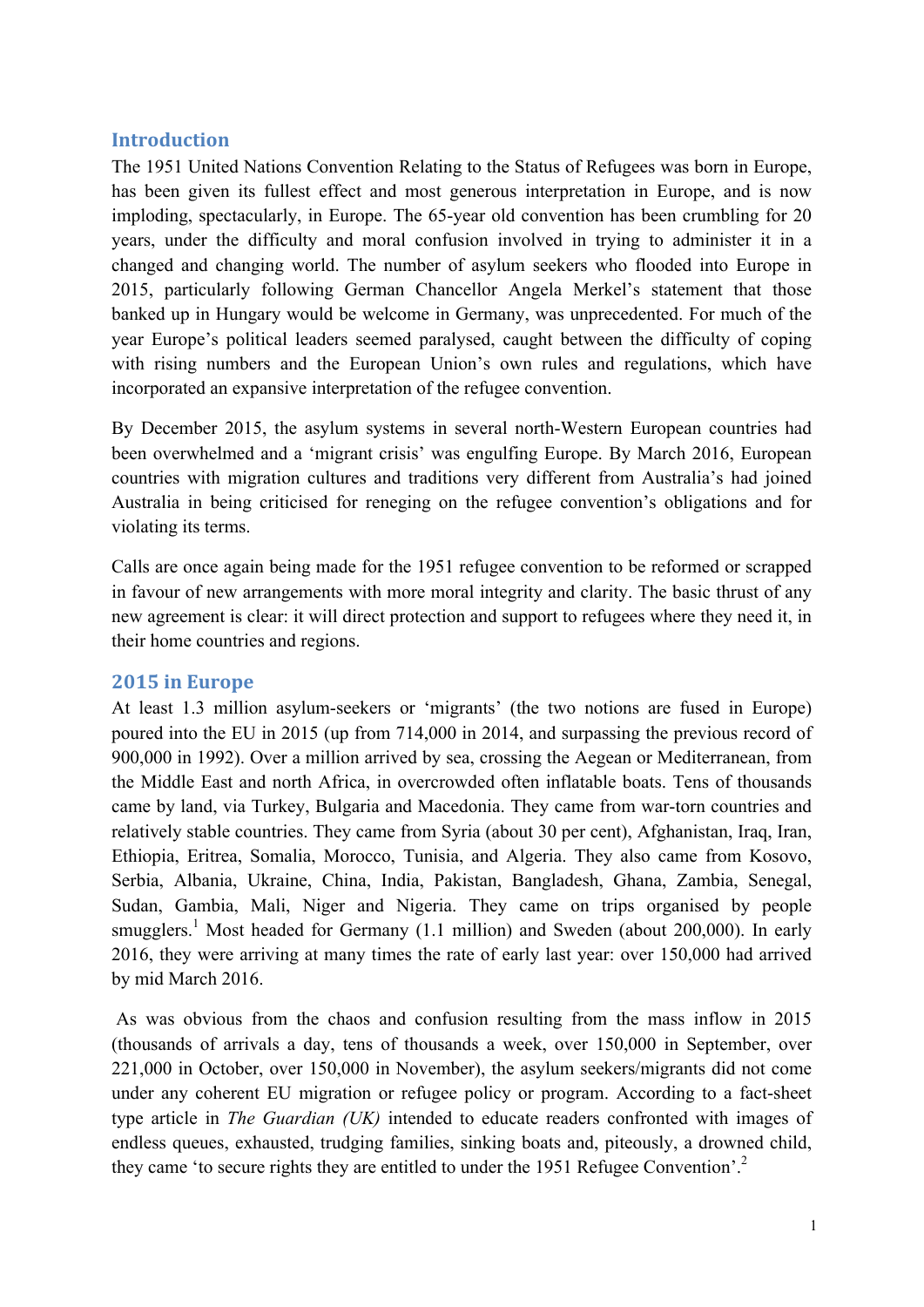But the countries of 'Fortress Europe' did not lift decades-old visa restrictions or carrier sanctions designed to keep out people from poor, unstable, and war-ravaged countries. The refugee convention obliges signatory countries to examine the claims of every single person who gets through the border and lodges a claim; it doesn't oblige them to allow legal entry or provide safe passage. According to the United Nations High Commissioner for Refugees (UNHCR), nearly 4,000 people drowned en-route to Europe in 2015 when their overloaded boats sank.<sup>3</sup> In 2014, 3,419 are known to have drowned. In 2016, they continued to drown— 464 by 17 March.

A number of causes have been put forward for the 2015 European 'migration' crisis, none of which was a decision by the European Union (EU), or any European country, to ease the world's refugee burden.<sup>4</sup> Germany's 1.1 million, or Sweden's 200,000 asylum seekers have made no difference to the UNHCR estimate, made mid-year, of 60 million refugees and displaced people by the end of 2015. None of the asylum seekers who reached Germany or Sweden were directly fleeing persecution by the time they arrived: they had paid people smugglers to get them across a number of borders into the country of their choice. Few of them would count amongst those displaced people most in need of help. The weakest and poorest of the world's refugees remain within their own countries, or marooned in refugee camps in neighbouring countries. According to UNHCR statistics, in June 2015 there were 20.2 million refugees, many in camps (2.2 million in Turkey, over a million in Lebanon, 635,000 in Jordan), and 38 million officially-termed 'internally displaced people' (IDP) that is, people who are refugees within their own countries.<sup>5</sup>

The number of asylum claims lodged in industrialised countries has risen in recent years: to about 600,000 in 2013 (the highest level since 2001); to 866,000 in 2014, and to about 1.5 million in 2015. As noted above, in 2015 Germany received the bulk of these—about 1.1 million 'migrant refugees'. At the beginning of March 2016, Germany had over 770,000 unprocessed asylum claims: 370,000 awaiting decisions and up to 400,000 who had registered but had not yet submitted applications. An unknown number of 'migrant refugees' had moved on to other European countries, and an unknown number had 'chosen not to register', preferring to 'live in the shadows'.<sup>6</sup>

Dealing with tens of millions of IDPs and refugees who have spilled over into neighbouring countries presents a greater humanitarian challenge than dealing with 1.5 million asylum seekers in industrialised countries. Yet for decades, industrialised countries have spent at least 10 times more each year on processing and supporting their asylum seekers (less than half of whom have been found to 'need protection') than they have contributed to the world's refugee effort.<sup>7</sup> The UNHCR budget for 2015, to support the world's refugees and IDPs, following special appeals to donors through the year, was US\$7 billion, a record high. Following a special pledging conference in London in February, the UNHCR budget for 2016 was further lifted, to US\$9 billion.

The IfO Institute for Economic Research in Munich estimated in November 2015 that Germany faced costs of over  $E21$  billion (USD 22.58 billion) in 2015 to 'house feed and educate' 1.1 million asylum seekers. $8$  (The German government has said that it anticipates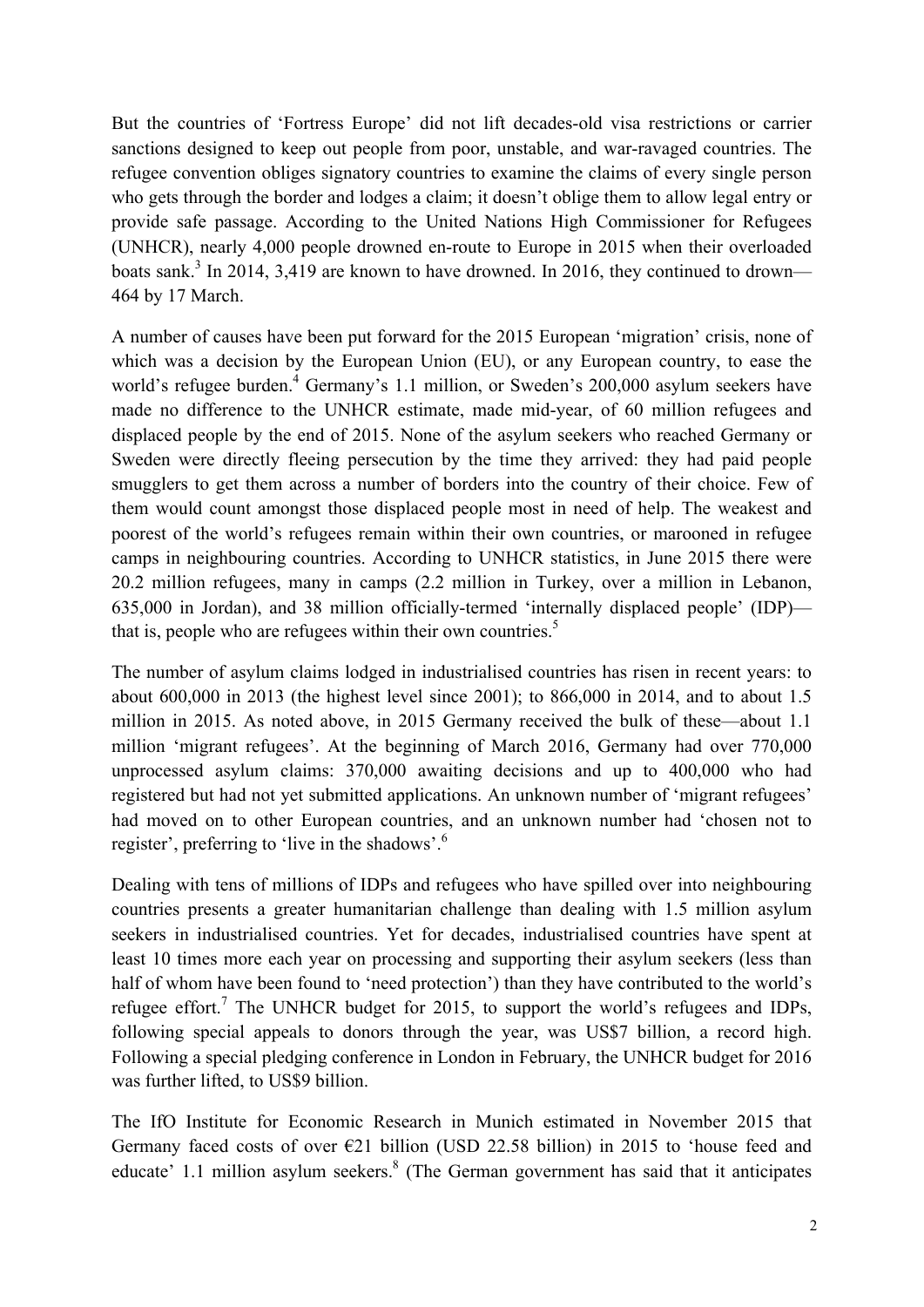that, after processing, many of these will be asked to leave.) The German Institute for Economic Research (DIW Berlin) produced different figures: it estimated in December 2015 that Germany's spending on asylum seekers would rise from roughly  $\epsilon$ 6 billion (USD 6.6) billion) in 2015 to  $\epsilon$ 15 billion in 2016 (USD 16.5 billion) to  $\epsilon$ 17 billion in 2017 (USD 18.7 billion). $9$ 

The 1951 refugee convention was obviously not designed for situations of mass inflow and it did not foresee people smugglers selling tickets to hundreds of thousands of people to the destination of their choice. EU rules and regulations built up over recent decades to manage and dampen asylum seeker entry, such as the Dublin regulation which requires asylum seekers to lodge their claim for refugee status in the first EU country they enter, collapsed in 2015 under the weight of numbers. In reality, the Dublin regulation has never worked—it has always been too difficult to identify, for each individual, the first country of entry. And, in December 2011, the European Court of Justice ruled that asylum seekers should not be returned to Greece because of 'unsatisfactory reception conditions', and 'the risk of infringement on their human rights'.<sup>10</sup>

Other EU and European Commission rules and regulations, built up over decades through judicial decisions and rulings of human rights bodies to protect the rights of asylum seekers, have also constrained options to respond. Germany's Residence Act prohibits deportation of failed asylum seekers to countries where they may face serious harm, the death penalty, or human rights abuses. Following verdicts from the European Court for Human Rights, taking people into custody prior to deportation is no longer allowed. In Britain, deportations are only approved by the courts to four of Africa's 54 countries. Advocates protest removals and assist asylum seekers to file appeals and pursue all possible avenues (illness, hardship applications, church asylum). Boat turn-backs from Italy were suspended in 2012, after the European Court of Human Rights ruled that they contravened both the 1951 refugee convention and the European convention on human rights. $11$ 

# **The refugee convention and its problems**

The United Nations Convention Relating to the Status of Refugees (the 1951 refugee convention) was created in and out of the circumstances in Europe after the end of World War Two. It defines a refugee as a person:

(who) owing to (a) well-founded fear of being persecuted for reasons of race, religion, nationality, membership of a particular social group or political opinion, is outside the country of his nationality and is unable or, owing to such fear, is unwilling to avail himself of the protection of that country.

Obligations under the convention fall squarely onto the receiving state, and come into effect only after the asylum seeker has entered its territory and made a claim for refugee status. The most basic or core obligation of a signatory state is that of 'non-refoulement', that is, not sending someone back to a situation where they might face persecution under one of the listed grounds. Another important obligation is not to penalise asylum seekers for entering the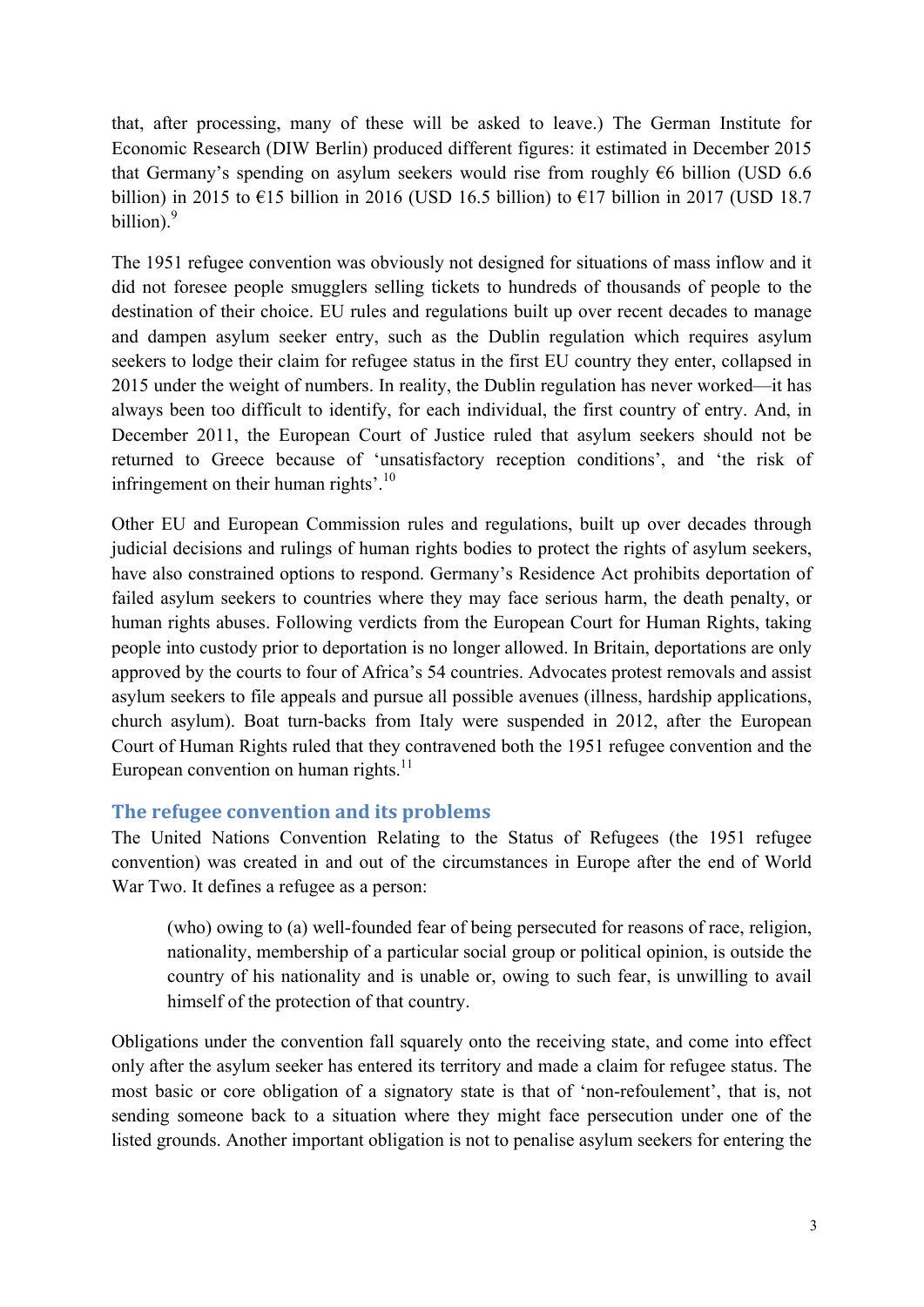country 'illegally'. Decisions regarding refugee status are made on a credibility-of-story, benefit-of-the-doubt basis.

The dilemma that the 65-year old refugee convention has created for Western countries that have tried to administer expansive, human-rights-based interpretations of its obligations, in an age of globalisation and migration, is obvious. The problems that have arisen through trying to administer the 65-year old convention even in countries that have adopted more literal, restrictive interpretations of its obligations have been known for decades.<sup>12</sup> In brief: it skews the refugee effort; it is used as a migration channel; it confers advantage on those with the resources to move to wealthy Western and industrialised countries; it encourages people to risk their and their families' lives; it diverts attention from more needy refugees and displaced people; it is impossible to administer with integrity (acceptance rates vary wildly and rejected claimants fail to leave); the asylum process lacks credibility with the broader public, yet is a constant source of tension between government and advocacy groups.

Misgivings were being expressed by the late 1990s, following the rapid emergence of people smuggling as a global industry, about the refugee convention's continuing viability. This occurred in countries with very different migration traditions and cultures: Australia and western European countries. (Australia is built on post-World War Two migration; it is arguably *the* pre-eminent country of migration management. While it has a history of offering resettlement to thousands of refugees as part of its planned migration, it does not have a long tradition of political asylum. Western European countries have long pre-War traditions of political asylum; they are not countries of planned immigration or refugee resettlement.) Politicians in both Australia and Western European countries called for the convention to be reviewed and reformed or scrapped in favour of a new international agreement.

In 1998 the Austrian Presidency of the EU suggested replacing the refugee convention with an EU asylum law 'which meets today's requirements rather than those of a geopolitically outdated situation'. In the same year the General Secretary of Germany's Liberal party called in effect for default from the convention on the grounds that it was 'an invitation to abuse and to unrestricted and unregulated migration'. In April 2000 the UK Home Secretary, Jack Straw, criticised it as 'too broad for conditions in the  $21<sup>st</sup>$  Century,' and as 'no longer an adequate guide to policy in the age of mass air travel and economic migration'. Then UK Conservative Party leader William Hague described the asylum system as 'near collapse in today's utterly different world'. In March 2000 the Australian Immigration Minister Philip Ruddock described the international asylum system as 'open to exploitation and manipulation by non-refugees', saying it should be toughened 'either administratively or by reviewing the actual treaty document itself<sup>7</sup>.<sup>13</sup>

Discussions on reforming or replacing the convention fizzled out in the early 2000s, after new 'border protection' measures were introduced and the number of asylum claims being lodged in industrialised countries went down. Zeal to reform has waxed and waned with the numbers in different waves of asylum seekers. But the refugee convention has only 'worked' in industrialised countries in recent decades so long as the numbers that have got across borders have been manageable—politically, administratively, financially. And each new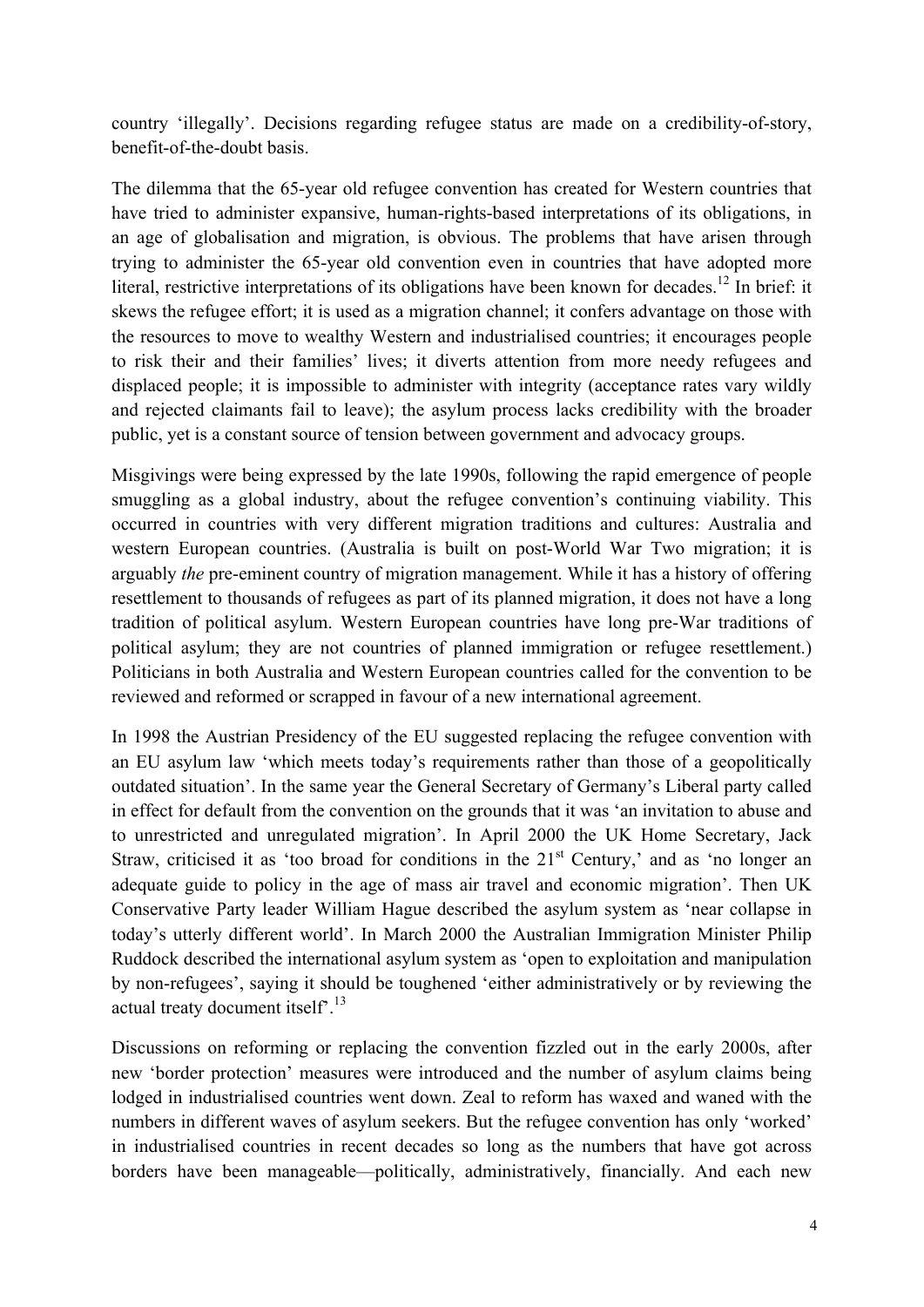barrier or deterrent introduced to keep numbers down has rendered the asylum system more morally incoherent. Barriers have increased but they have varied in harshness and effectiveness between countries and over time, depending on 'push factors', and whether politicians needed to appear tough and in control of borders (usually when numbers were higher), or to demonstrate superior values of compassion and progressive internationalism (usually when numbers were lower).

The 1951 Convention Relating to the Status of Refugees is still the only world-wide treaty governing the treatment of refugees and it is still (albeit with little conviction) upheld by the UHNCR as the 'basic cornerstone' of refugee protection. It still has little to do with the solutions applied for the vast bulk of the world's refugees. These solutions are: to support refugees in their own or first, neighbouring country of refuge; to assist them to return home as soon as possible; to assist settlement close to their homes for those who cannot return, and, for the most vulnerable of refugees with limited prospects of returning home or remaining in their regions, to seek resettlement places in third countries: 70-100,000 refugees are resettled each year under the auspices of the UNHCR, mainly in the USA, Canada and Australia. And the number of asylum claims being lodged in Western European countries has escalated rapidly, to levels described through media coverage in such terms as 'migrant crisis', and 'catastrophic'.

#### **Fortress Europe, home of the refugee convention and organised hypocrisy**

The refugee convention was created in Europe and it has mainly affected Europe. Over threequarters of all claims for asylum have been lodged within an EU country, mainly Germany, the UK, and the Nordic countries. The number of people seeking asylum in the wealthiest European countries escalated rapidly from the late 1980s, with numbers rising and falling depending on 'push factors' in refugee-producing countries, and the effectiveness of measures to discourage asylum seekers.<sup>14</sup> Since 1985, asylum seekers and subsequent family reunion have constituted the bulk of what is termed 'migration' in Europe. In 1992, after 450,000 claims were lodged in Germany, the government amended Article 16 of its Basic Law, which enshrines the notion of asylum, to qualify this right. (This qualification gave rise to the Dublin convention.)

By the late 1990s, many Western European governments were struggling to dampen down the latest inflows, and asylum or 'migration' was at the top of voter concerns in many countries. European institutions and governments appeared to be both proud of their humanitarian credentials as significant receivers of asylum seekers, and unable to cope with the migration pressures. European asylum policy, by the turn of the century, came to be described as 'organised hypocrisy'.<sup>15</sup> The EU committed to the 'comprehensive and humane' application of the refugee convention and the European Commission proclaimed commitment to its protection principles. Asylum seeker protections were embedded in the European Convention for the Protection of Human Rights and safeguarded through the European Court of Human Rights. Meanwhile, the EU committed more money to external border protection, increased carrier sanctions and visa controls and introduced a (Dublin) regulation that was supposed to retain asylum seekers in border countries.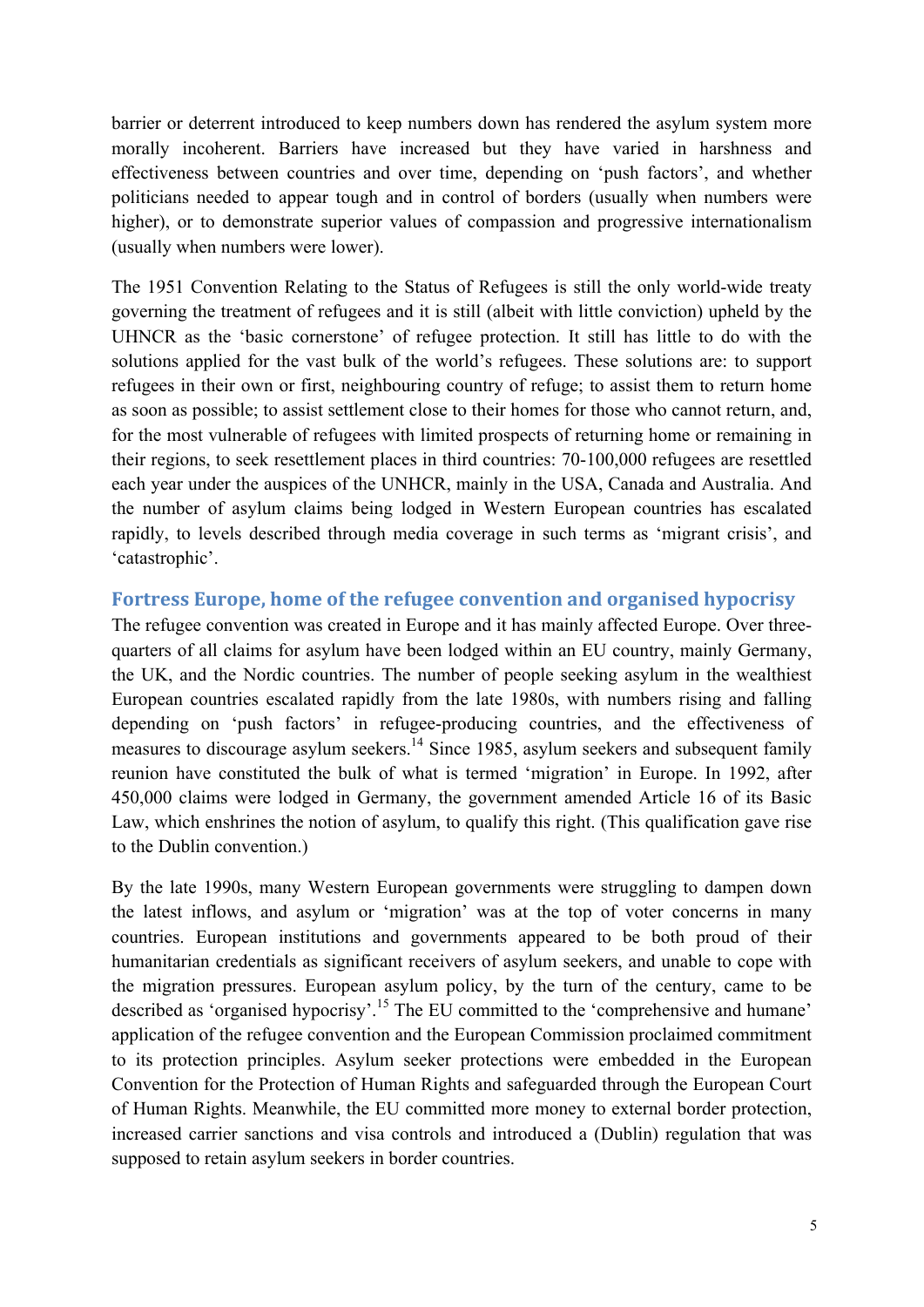At the individual country level, those prosperous European governments most attractive to asylum seekers have implemented measures to make their countries less attractive than each other's, and devised their own measures to keep asylum seekers out of their countries. Denmark's decision to take valuables and money from newly-arrived 'migrants' (over a base value of US\$2,000), to help pay for their support, is no different from the welfare rules that apply to Danes. The aim however was explicitly to divert asylum seekers elsewhere. Immigration Minister Inger Stoejberg explained in parliament on 13 January 2016: 'Denmark must become significantly less attractive for asylum seekers'. In 2015, Denmark tightened its 'migration' laws (shorter temporary residence, delayed family reunion, increased deportation efforts, reduced benefits)—and in September it advertised these new laws in Middle Eastern newspapers.<sup>16</sup> Norway and Finland have used Facebook to warn of reduced benefits, vouchers instead of cash and delayed family reunion.<sup>17</sup>

Asylum seeker inflows have been more established in Europe than in Australia, but have mostly been unwanted and unplanned-for. By 2000, when the viability of the convention was being questioned, it was already clear that it was impossible to meet the limitless obligations of the outdated refugee convention, generously, with integrity, and without betraying the interests of existing populations. Fifteen years on, seemingly spontaneous gestures and efforts to do so in Germany and Sweden, while heroic, have again inevitably reeked of moral confusion, hypocrisy, dissembling and dishonesty. These gestures and efforts have, predictably, inevitably, been followed by back-downs, attempted reversals, and popular and political backlash.

#### **'Heroic' Germany**

Chancellor Angela Merkel was named Person of the Year 2015 by *Time* magazine, in part for her 'moral leadership' in declaring that the right to asylum 'has no upper limit', and generously welcoming asylum seekers. 'Leaders are tested only when people don't want to follow', explained the editor; the award was 'for asking more of her country than most politicians would dare'. *Time* magazine did not seem interested in investigating the cruel 'Hunger Games' type of dystopia underlying a refugee system that involves welcoming asylum seekers as they arrive in Berlin—only after these asylum seekers have paid thousands of Euros to people smugglers, survived traumatic boat trips, trudged for miles through cold and mud, and pushed through barbed wire and exhaustion and humiliation in countries where their presence was resented. $18$ 

European Commission president Jean-Claude Juncker in October praised Merkel for ignoring public opinion in her efforts to tackle the refugee crisis. But there is arguably a democratic deficit in enabling such a sudden, mass, nation-changing inflow without consulting existing residents, indeed, in spite of the views of a majority of those residents. This democratic deficit was compounded by the imposition of quotas of asylum seekers in regional areas and towns within Germany, and on other EU countries, without considering the wishes of residents. Public anxiety increased.

By late 2015 resistance was apparent amongst those who saw Merkel's gesture as exercised at their expense, and were fearful of identity loss. Research undertaken by GfK Opinion in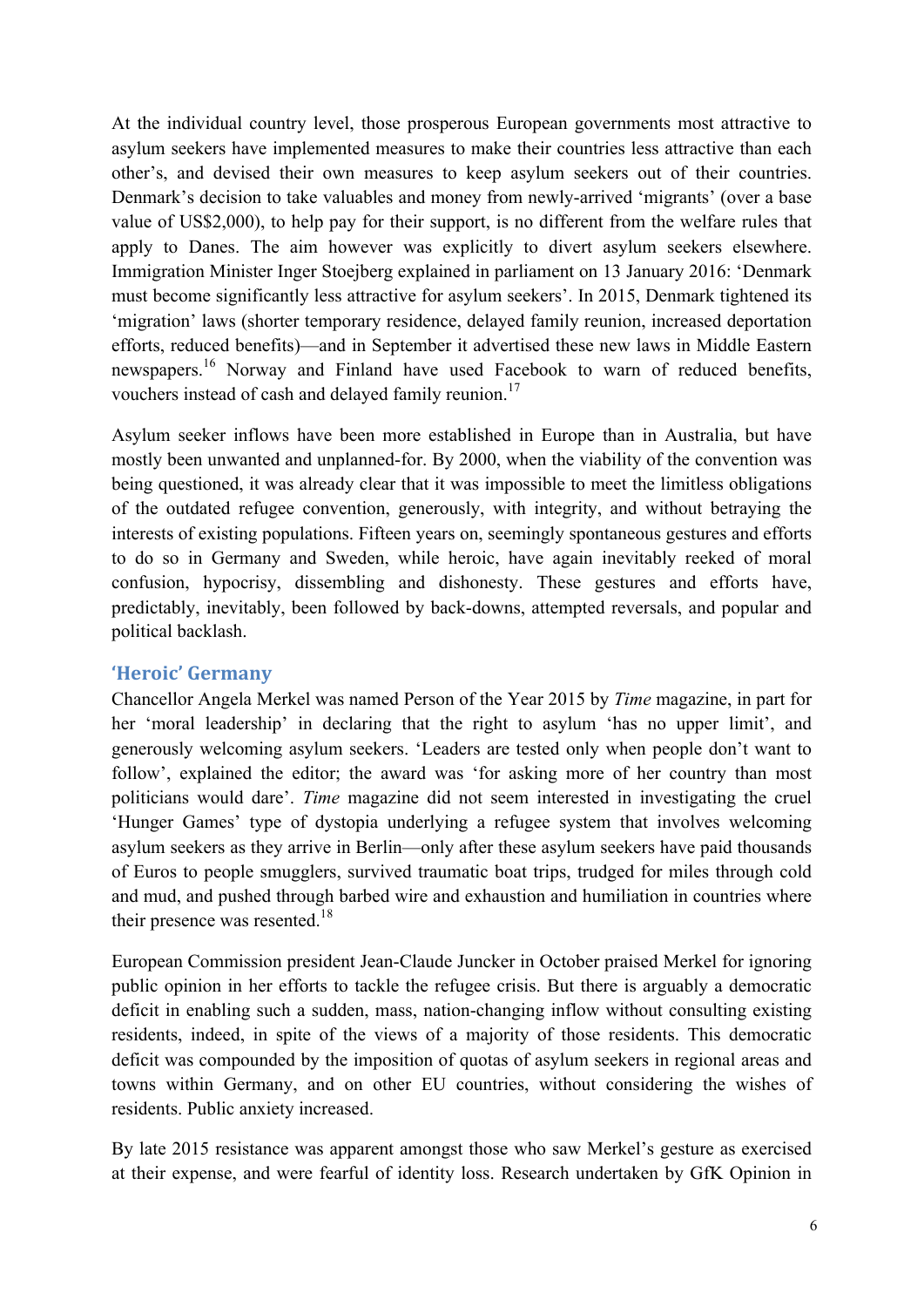Germany in December 2015 found a majority of respondents feared erosion of their standard of living in the near future, and a majority expected the EU to drift apart. A survey by DeutschlandTrend in January 2016 found a majority of respondents did not believe Merkel's claim that Germany could absorb the refugee inflow. In a survey in January 2016 sponsored by public broadcaster ZDF a clear majority (60 per cent) of respondents said that Germany could not handle the new arrivals; a larger majority (70 per cent) were fearful the influx would lead to more crime, and a growing minority (42 per cent up from 33 per cent in October 2015) were fearful that Germany's cultural values were under threat.<sup>19</sup> In a survey in early February 2016 conducted for public broadcaster ARD 81 per cent of respondents said they did not believe the German government was handling the refugee crisis well.<sup>20</sup>

In April 2015 the Swedish Prime Minister promised there would be 'no limit' on the number of people that Sweden would accept; Sweden 'will accept refugees according to the conventions that bind us'.<sup>21</sup> In September 2015, Angela Merkel also pointed out that the right to asylum has no upper limit, and that there would be 'no limit' to the number of 'refugees' that Germany would accept. Germany, she claimed, was a strong country and able to cope: 'We can do it and we will do it'.<sup>22</sup>

In December, under pressure from her political party the Christian Democratic Union, Merkel promised to 'tangibly reduce' the number of arrivals. In late October Sweden's foreign minister had also announced that Sweden was 'near collapse', that her country was 'approaching the limit', and that other countries needed 'to ease the strain on Stockholm'. In late November Vice PM Asa Romson of the Green Party wept as she announced tougher asylum policies for Sweden: border checks, temporary residence permits, and limited family reunion rights. In January 2016 Sweden passed a law requiring asylum seekers to have passports; those without (approximately 60 per cent) were to be turned away at the border.

At the end of November Chancellor Merkel led the EU into a negotiated agreement with Turkey, whereby Turkey is supposed to prevent asylum seekers leaving the country, in exchange for  $\epsilon$ 3.3 billion (to help support its 2.2 million Syrian and other refugees), and visafree entry into the EU for its citizens. This agreement was extended in March 2016 by a 'swap' deal, whereby the EU will resettle Syrian refuges from camps in Turkey in exchange for Turkey re-admitting asylum seekers newly-arrived in Greece via Turkey, on a same number, one-for-one basis. Turkey successfully requested a further  $\epsilon$ 3 billion to give effect to the agreement.

Chancellor Merkel also led, in late 2015, efforts to renew with African countries the sort of 'return' agreements that EU countries have been making for decades, involving significant funding, to encourage voluntary return of failed asylum seekers, and to encourage countries to take back their nationals.<sup>23</sup> Earlier arrangements have had limited effect. An Africa-Caribbean and Pacific Partnership Agreement, signed in 2000, and an Africa-EU Mobility and Employment Partnership, launched in 2007, included 'concrete action plans' for readmissions. But even where readmission agreements have been made between individual countries only fractions of the figures targeted in these deals have been achieved.<sup>24</sup>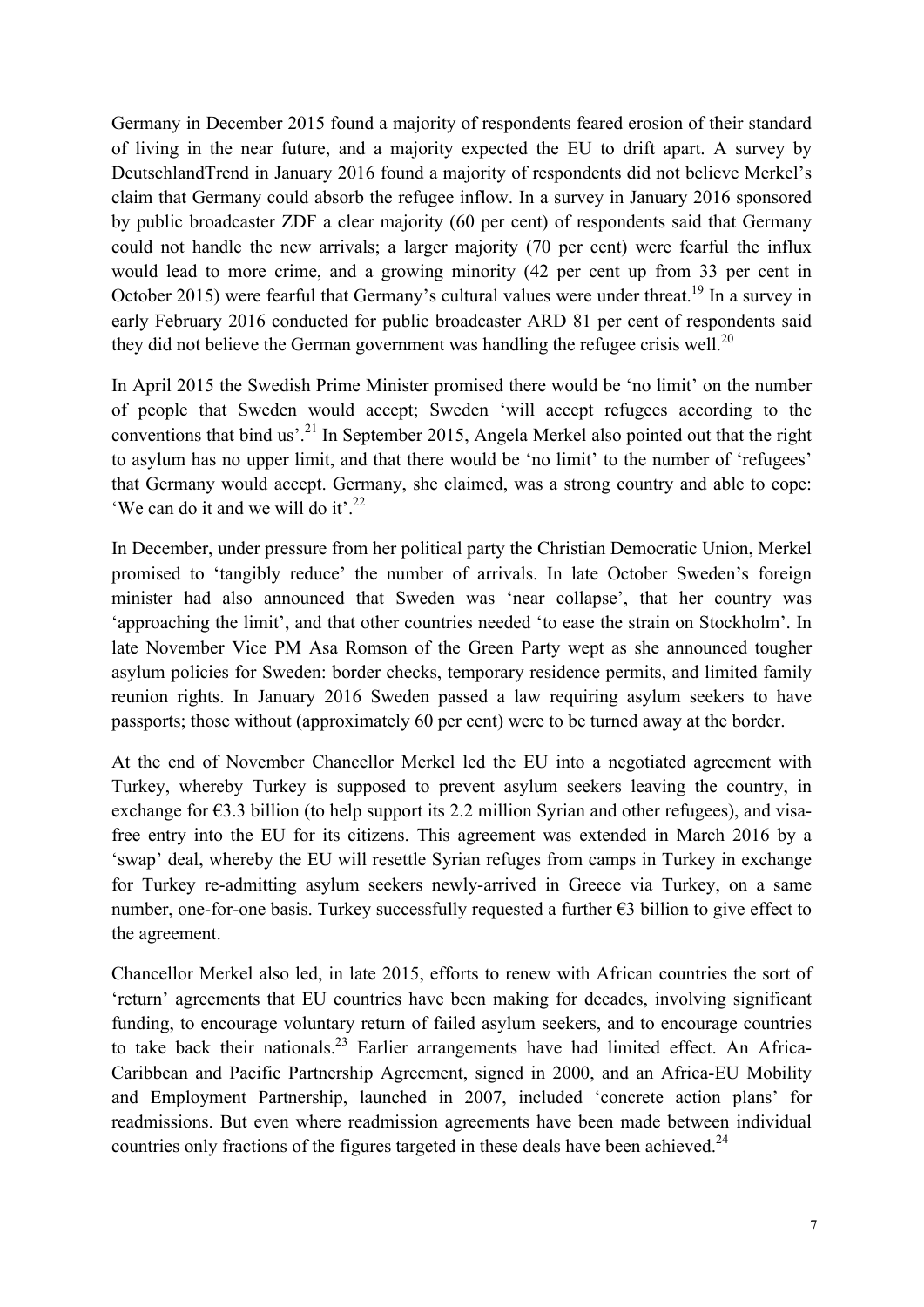In December Merkel announced the end of automatic acceptance into Germany for Syrian (and Iraqi and Eritrean) refugees. She also undertook, in order to discourage new arrivals, to speed up asylum application processing and speedily deport those whose claims are rejected. She acknowledged that while all refugees in need should be helped, 'not everyone who had come to Germany fulfilled those criteria'.

More efficient processing and more removals are undertakings that have been repeated year after year, over decades, by European countries. The return rate of failed asylum seekers for Western European countries in the early 2000s was estimated to be in the order of 10 per cent. Return rates appear to have increased since then. A return rate sufficient to deter 'abusive' claims, and instil public confidence in the asylum process, however, has never been achieved. In 2013 the European Commission, admitting that the EU had sent back less than 40 per cent of those refused asylum, acknowledged 'with results like these, European citizens will not trust our asylum systems, and irregular migrants, people smugglers and human traffickers will take advantage of it'.<sup>25</sup> In 2014, less than one third of 'non-EU nationals' illegally present' were deported from EU countries.<sup>26</sup> In Germany in 2014, 202,815 asylum applications were lodged and a total of  $10,844$  failed asylum seekers were deported.<sup>27</sup> In Germany more than 5,500 asylum seekers from North Africa were earmarked for deportation during the first six months of 2015. Just 53 were actually sent back.<sup>28</sup> Expecting large numbers of failed asylum seekers to leave voluntarily in 2016 is not realistic.

#### **Sweden, overpowered humanitarian superpower**

Sweden is a highly developed society with a small population, under 10 million. Under the long-term rule of its Social Democrats party it has had the most welcoming asylum policies in the EU. Sweden (that is, the Social Democrats, their main opposition party the Moderates and most of the Swedish media and academic elite), has long prided itself on its pro- 'migration' and pro-'migrant' values, and its reputation as a moral superpower. The government has long promoted the country as proudly multicultural. 'Migrants', mostly asylum seekers from the Middle East and Africa, and their families, comprised 14 per cent of Sweden's population in 2014.

A number of commentators and observers have pointed to a particularly entrenched culture amongst Sweden's academic, political and media elite, whereby immigration via the asylum system has been an untouchable centrepiece of Sweden's politics, and any questioning of the consensus dismissed as racist or xenophobic, or pandering to a backward and paranoid nativism.<sup>29</sup> In a country that prides itself on its pursuit of equality and multiculturalism, however, inequality has grown rapidly since asylum seeker inflows began in the late 1980s, and now appears to be entrenched. Concern has grown that Sweden's many Muslim 'migrants' and their Sweden-born children are leading separate lives. In 2014, 58 per cent of welfare payments in Sweden were to 'immigrants', 42 per cent of long-term unemployed were migrants, and migrants who did work earned on average 40 per cent less than Swedes.

Sweden is estimated to have spent at least US\$4 billion in 2015 on settling its new refugees.<sup>30</sup> The Swedish labour market, like other Western European labour markets, is skills intensive. It is transparently disingenuous to tell the public that the unskilled 'migrants' who poured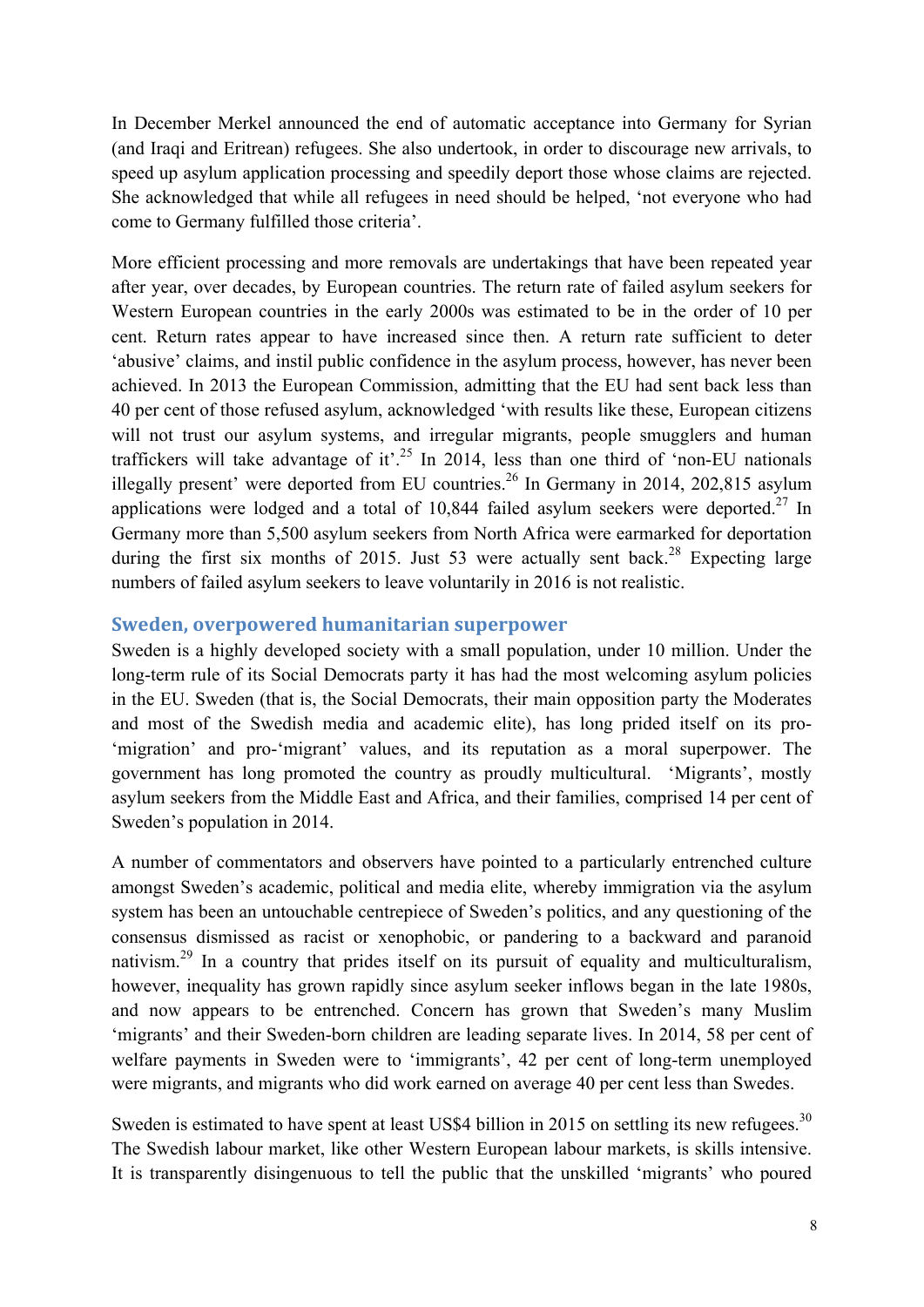into Germany and Sweden in 2015 will only enrich their countries economically by making up for some sort of demographic deficit, $3<sup>1</sup>$  and culturally, through increased diversity. There is a cost to such sophistry and dissembling, a cost paid by taxpayers as well as the asylum seekers who end up living excluded lives in relative poverty or on welfare.

Such rhetorical posturing is transparent, at least to Australian observers aware of the costs involved in effective refugee resettlement<sup>32</sup> as well as the significant benefits to be gained through managed skilled migration.<sup>33</sup> Voters can see that the asylum seekers/migrants who have flooded into Germany and Sweden in 2015 have not been selected for their work skills, that almost none speak German or Swedish, and that those who do enter their labour markets will struggle to find employment. Some will succeed in Germany and Sweden's highly skilled, rigidly structured labour markets; many will not.

### **Media collusion**

Much of the coverage of the 2015 European 'migration crisis', including on the BBC or in *The Guardian*, showed images of families with young children. However, about 75 per cent of asylum seeker arrivals in 2015 were male, and of these, about 55 per cent were between the ages of 18 and 34. According to the EU border service Frontex, most arrived with little in the way of documentation and many refused to disclose their nationalities for fear of deportation. According to investigations reported in *The Guardian*, there has been a thriving trade in false identity, easily obtained through Facebook groups, with passports recycled or stolen from Syrian citizens.<sup>34</sup> While the media showed footage of grateful families accepting hand-out food and cast-off clothing during their journeys, there were also descriptions of well fed, well-dressed and assertive young men more interested in charging the batteries of their iPhones or obtaining a lap-top, and moving on to the European country of their choice. There were images of citizens in Germany welcoming arriving asylum seekers. There were also images of asylum-seeker centres that had been set on fire by less welcoming citizens.

The New Year's Eve assaults in Cologne, where hundreds of women were surrounded, groped and robbed by 'men of Arab and North African appearance', intensified the anger in the public debate in Germany about the government's asylum policies. People were shocked by the apparent boldness and sense of impunity of the men, as well as the nature of the assaults. The debate became particularly heated because Germany's national media did not report on the attacks for nearly a week, and then only did so after a wave of outrage on social media. The German establishment appeared keen to avoid criticism of its asylum policy; suspicion was fuelled that the public was not being told the truth about the extent of migrant criminality.

Public anger was further fuelled by the reaction, widely viewed as overly politically correct, of Cologne's Mayor Henriette Reker, who suggested a code of conduct for German women, including that they should maintain themselves 'at arm's length' from strangers. And by the reaction, on cue, of a Cologne-based imam, Sami Abu-Yusuf, who said that the women themselves were responsible for 'wearing perfume', and 'running around half naked'.<sup>35</sup>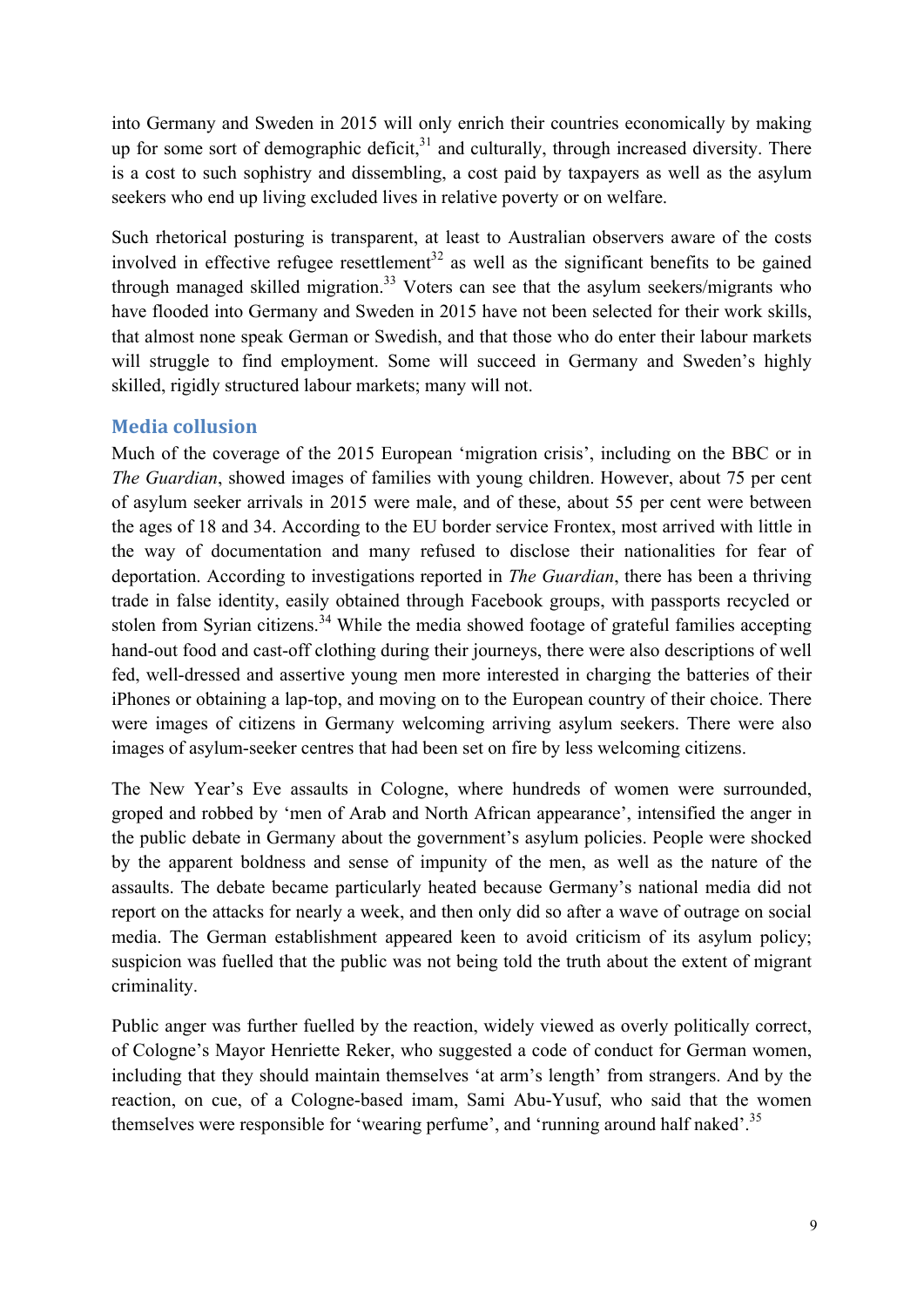By early February 2016, over 1000 criminal complaints had been lodged with the police, including about 460 complaints of sexual assault. And by early February Germany's public TV channel ZDF had acknowledged a 'misjudgement' in not reporting sooner on the crimes. The government had also designated Morocco, Algeria and Tunisia as 'safe countries', lessening the chances of young men from these countries being granted asylum in Germany.

The Cologne assaults and similar incidents in other cities have, of course, only heightened anxieties in Germany and Sweden about the integration prospects of so many young men from Muslim countries.<sup>36</sup> Chancellor Angela Merkel had already acknowledged, in 2010, that multiculturalism in Germany had 'failed'. A YouGov opinion poll on 18 January 2016 showed a decline in support for her Christian Democratic Union to 32.5 per cent, an all-time low.

# **Asylum politics**

The political backlash in Europe was evident from mid-2015. In June the Social Democrats in Denmark lost power to the conservative Venstre party (which won 47 seats), while the anti-Muslim Danish People's Party surged from 22 seats to 37. In Sweden, the anti-immigration Sweden Democrats party had long been dismissed as outside the bounds of decency, and tactically excluded from the workings of government by the other parties. In an August 2015 YouGov poll, the Sweden Democrats received 25 per cent of the vote, compared with 23 per cent for the Social Democrats, and 21 per cent for the Moderates. In Austria, the antiimmigration Freedom Party received its highest ever vote share in municipal elections in October. In Switzerland in October the anti-immigration Swiss People's Party won the largest vote, with 29.4 per cent, after campaigning against 'asylum chaos'.

In late October in Poland the anti-immigration Law and Justice Party won 39 per cent of the vote and formed government. By November in the Netherlands, Geert Wilders' anti-Islam Party for Freedom (PVV) was polling 33.5 per cent, far more than any other party. In France the 'far-right' anti-immigration Front National won the opening round of regional elections, with 28 per cent, its highest ever performance.

By December 2015 support for Chancellor Merkel's Christian Democrat Union party had dropped to 37 per cent (from 42 per cent in January 2015), and her personal support had slumped to below 40 per cent. By 18 January 2016, support for her conservative bloc had fallen to 32.5 per cent, its lowest since the 2013 election. Support for the 'far-right' AfD (Alternative for Germany) party doubled during 2015, from five to 10 per cent. According to an Insa poll, by mid-February 2016 support for the AfD had risen to 12.5 per cent.<sup>37</sup> Regional elections in mid-March 2016 confirmed that the AfD has made strong gains. In Saxony-Anhelt the AfD won 24.4 per cent of votes, reaching second place behind the CDU; in Baden-Wurtemberg it won 15 per cent, and in Rineland-Palatinate 12 per cent. AfD's deputy leader Alexander Gauland has described Chancellor Merkel's asylum policies as a 'gift' to his party.

The migrant crisis in Europe has accelerated a swing to populist political parties in Europe, parties often deemed 'right wing' or 'far right' over the last decade. This swing has been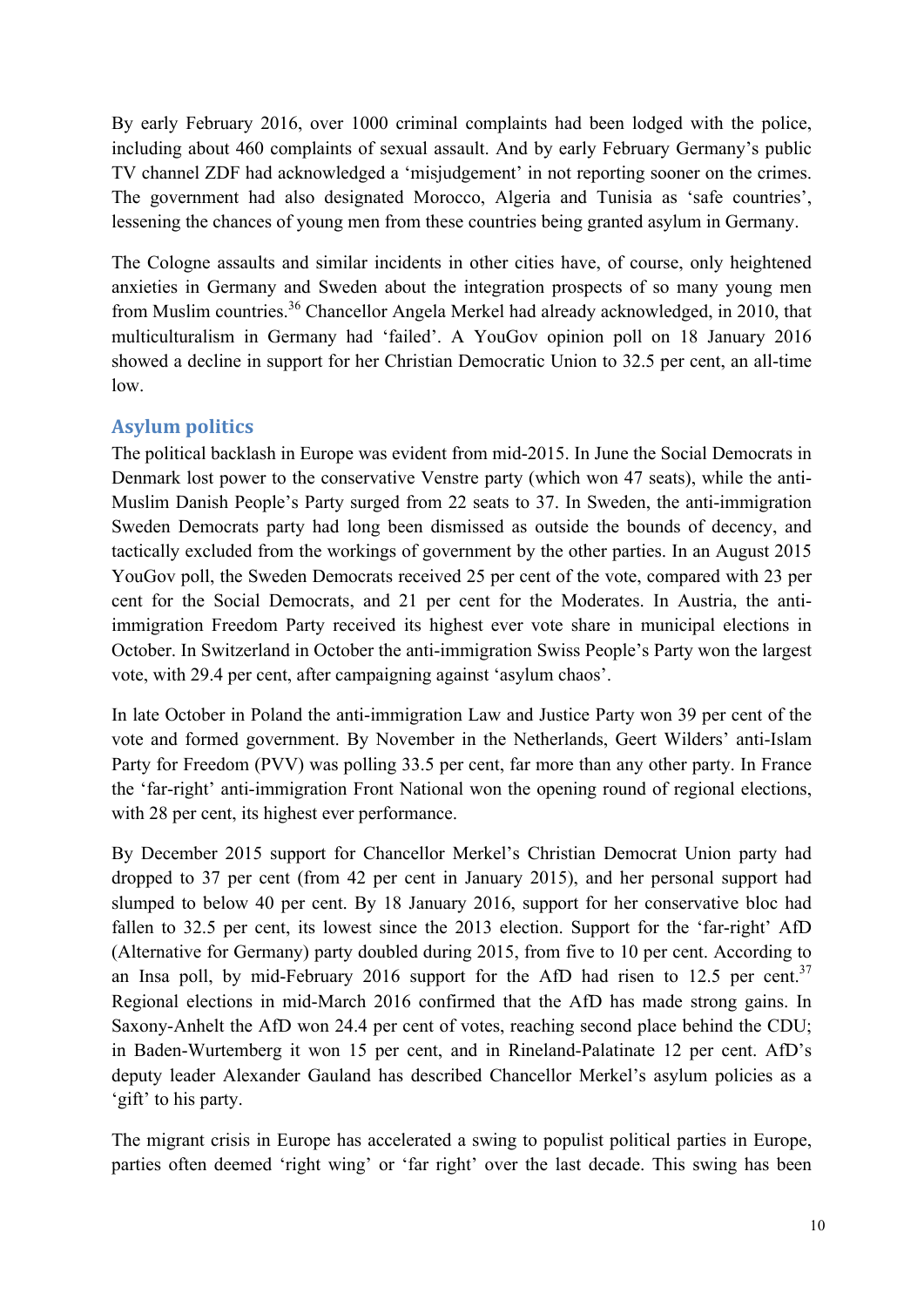attributed to the forces of change and globalisation—fear of higher unemployment, rapid demographic change, high welfare costs, and declining social cohesion.<sup>38</sup> Particularly in Germany and Sweden, such parties had been kept on the fringes of politics, excluded through the collusion of the major parties, and, often, the national media.<sup>39</sup> The 'migrant' crisis has provided the impetus for these often nationalistic, anti-immigration parties to burst through.

# **Policy paralysis**

Sweden and Germany appear to have underestimated the numbers of 'migrants' that would arrive under their generous asylum policies, and over-estimated their capacity to receive them. Measures announced late in 2015 to slow the inflow did not work. Of the (ridiculously ineffectual) quota of 160,000 asylum seekers supposed to be shared around amongst less overwhelmed countries, only about 600 had been moved by March 2016. By mid March 2016 about 40,000 'migrants' were stranded in Greece, including thousands at the border with Macedonia.

A lot is now riding on the agreement with Turkey. Based on inflows in January and February 2016 the International Organisation for Migration (IOM) suggested that two million more asylum seekers could enter the EU by the end of 2016. As at 22 March 2016 the outflow from Turkey had slowed but not stopped: many hundreds of people were still arriving every day by boat in late March. 'Migration' from African countries was continuing despite renewed return agreements. The large reception centres supposed to be established in Greece were still to be constructed.

While the migration crisis has been at the top of the political agenda for over a year, and desperation seems to be mounting amongst politicians, as noted above the EU has appeared to be paralysed by its own rules and processes, and the commitment that some countries, particularly Germany and Sweden, have maintained to the 1951 refugee convention.

# **Lessons from and for migration-managed Australia**

As noted above, Australia is literally a country of immigration: 28 per cent of residents were born overseas (compared with 16 per cent in Germany and 14 in Sweden). Over half of Australia's permanent residents have one or both parents born overseas. Australian governments have always seen the country's main contribution to the international refugee effort to be its managed annual humanitarian migration program, which politicians like to point out, is among the largest (per capita) in the world.<sup>40</sup> As noted earlier, under this program refugees are selected from refugee camps, on the advice of the UNHCR, from those in need of resettlement in a third country.

Australian governments have long held that public support for a sizeable annual intake of migrants and refugees depends on these being managed according to understandable, national-interest visa criteria and quotas. Australia has been a signatory to the refugee convention since 1954, and as a country that has punched above its weight in international forums, is expected, not least by itself, to take its treaty commitments seriously. However, the spontaneous 'illegal' arrival of people seeking to stay has always been hard to accept. Dealing with waves of boat arrivals in the 1970s, 80s and early 90s, from Vietnam, Cambodia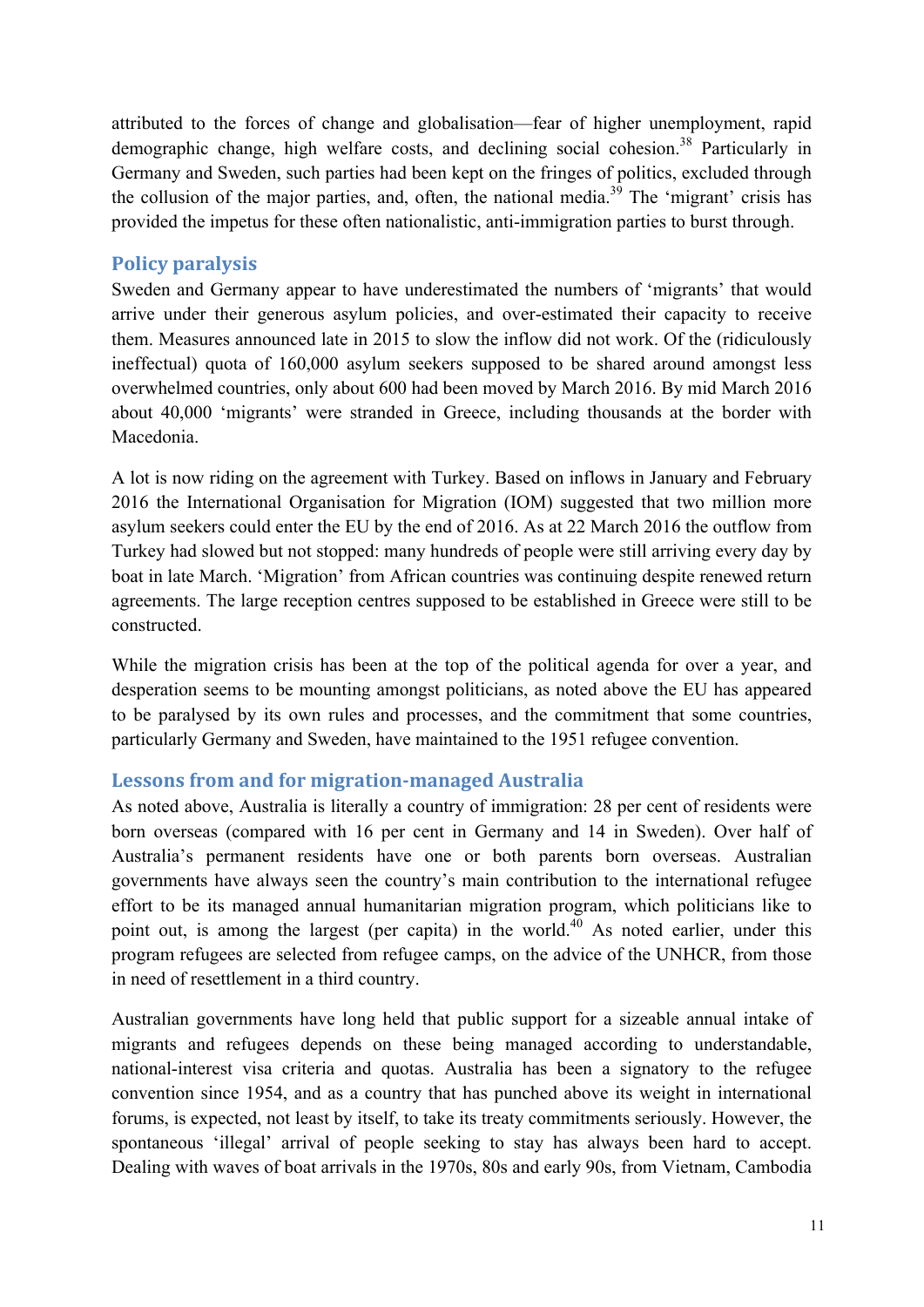and China, proved confronting and divisive, with the introduction of tough control measures such as mandatory detention in 1992. In 2000, Australia confronted for the first time the beginning of a wave of boat people who had originated from far outside our region: North Africa and the Middle East.

A limit of tolerance was reached in 2001, with the arrival in Australian waters of the Norwegian vessel the Tampa, carrying over 400 asylum seekers. The Howard Coalition government refused entry, and introducing off-shore processing on Nauru and Manus Island. From 2002 to 2007 annual boat arrivals dropped sharply. But after the election of the Rudd Labor Government in December 2007 the situation changed. In 2008 a so-called 'more compassionate' policy was introduced<sup>41</sup> and the number of unauthorised boat arrivals carrying asylum seekers swiftly mounted. Another limit of tolerance was reached in 2012, with over 50,000 boat people asylum seekers, 1200 known deaths at sea, and an upward trending rate of arrival.

Australia's experiment in softening its uniquely tough deterrents under the Labor Governments of first Kevin Rudd and then Julia Gillard (2007–2013) was short-lived, and is now treated as an object lesson for politicians. For a brief period, 2009–2012, Australia went from one of the least to one of the most welcoming countries to asylum seekers, with high approval rates, generous settlement services and quick access to permanent residence—but only for those 'unauthorised maritime arrivals' who managed to get here after breaking through enhanced 'border protection'.<sup>42</sup> Over the period 2009–2012, as noted above over 51,000 asylum seekers arrived on boats, 1200 had died at sea, and the rate of arrival was trending rapidly upwards. In 2012 the Labor government under Prime Minister Julia Gillard re-introduced off-shore processing. In 2013 the Coalition parties won an election, promising to 'stop the boats', a promise which the new government was able to keep by safely turning them back.<sup>43</sup> And in 2015, Labor in opposition adopted the Coalition policy of boat turnbacks.

The general mood in Australia, among the broader public and commentators observing events in Europe, would seem to be relief that the boats have been stopped since 2013. There would also appear to be, amongst a significant section of the population, a sense of uncertainty and fear that the boats (and the drowning) will start again should the resolve of politicians weaken and Australia's toughest deterrent measures (mandatory detention, boat turn-backs and offshore processing with no prospects of settlement in Australia) be softened. At present, these 'border control' measures are supported by both major political parties, Coalition and Labor. In recognition of this bipartisanship, and of the public mood, the focus of campaigns by asylum advocates and sections of the media has been on asylum seekers stuck 'off-shore' on Nauru and Manus Island in Papua New Guinea. Advocacy has focused particularly on those of them in Australia, supposedly temporarily, for medical treatment.<sup>44</sup> 'Let them come' had given way, by the end of 2015, to 'let them stay'.

(It should be noted that stopping the boats has not stopped asylum-seeking under the terms of the 1951 Refugee Convention in Australia. In 2014 about 9000 claims for refugee status were lodged by people who entered on visitor or student or temporary work visas—many simply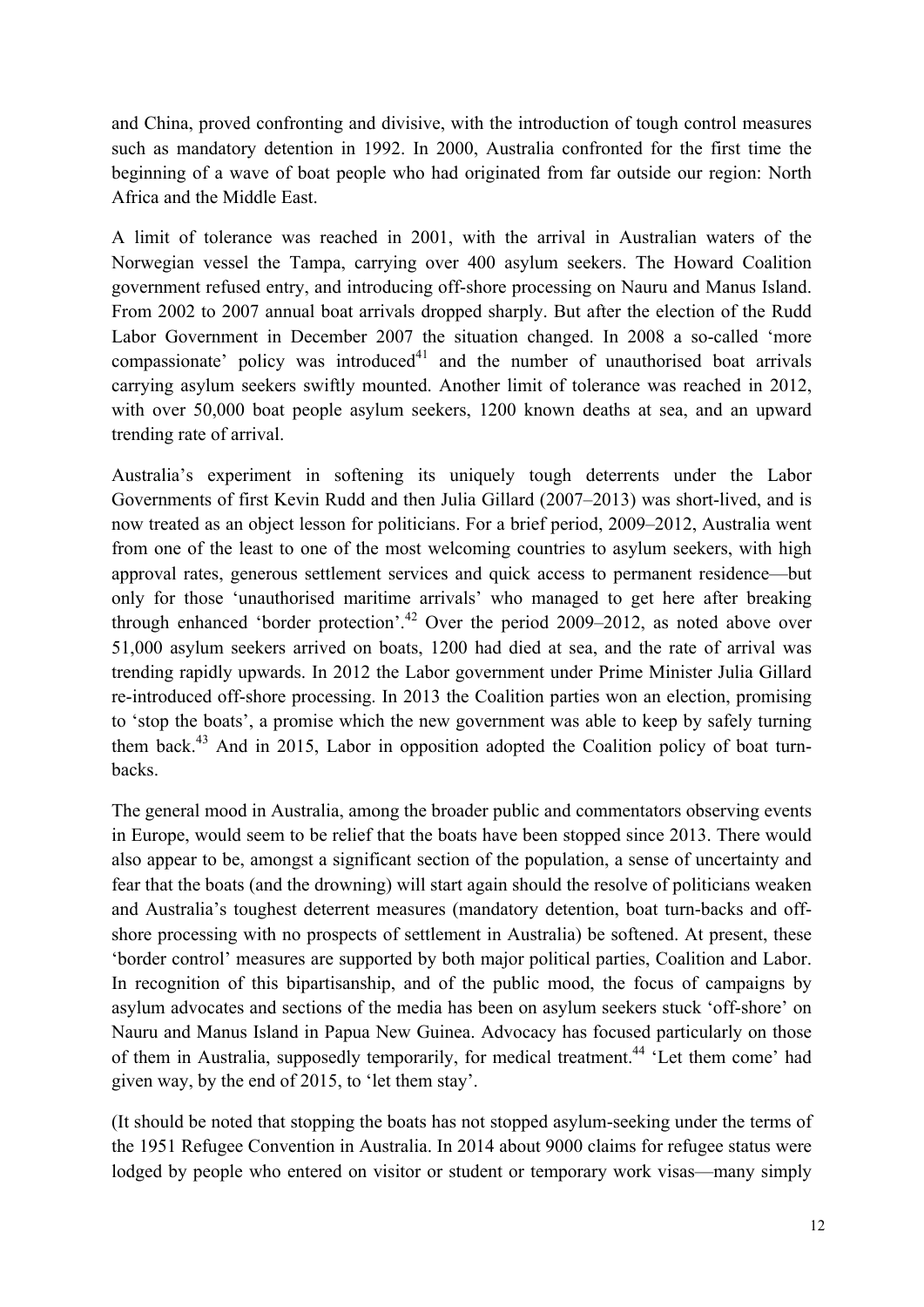using the process to prolong their stay. While these claims raise questions of visa integrity and fairness, they have not been a source of divisive debate.)

There is still polarised and emotional debate in Australia about 'irregularly-arrived' asylum seekers, but this is now led by the minority Greens party and asylum advocates. Both major political parties are aware of the domestic political dangers in using the 1951 UN refugee convention-based asylum system as a mechanism through which to exhibit supposedly superior values of compassion and global humanitarianism. Indeed, both major political parties are well aware of the pitfalls in pretending to use the 1951 refugee convention-based asylum system as a mechanism through which to administer a morally coherent refugee policy.

Research into public opinion in Australia in 2015 has shown that attitudes towards asylum seeking have remained negative, with only one in four residents in 2015 agreeing that asylum seekers should be eligible for permanent residence in the country. It shows that Australia's annual refugee resettlement program is supported by 75 per cent of residents. It also shows that Australia is a relatively stable and cohesive society, with a high level of acceptance of immigration and cultural diversity.<sup>45</sup>

# **Questioning refugee resettlement**

Australia's annual humanitarian program (which involves offering places to those in humanitarian need with connections to the country, and places for 'women at risk', as well as places for refugees determined by the UNHCR as in need of resettlement) has received longstanding public acceptance. However, concerns about costs and benefits arose in 2015 with the extra 12,000 resettlement places for Syrian refugees offered by the Australian government. The issue was raised for public debate: could not more be done with the \$100 million a year welfare tag if it were redirected to more people in need—for example, \$1000 each for 100,000 refugees stuck in camps?<sup>46</sup> Most who commented agreed.

Australians are well aware of resettlement costs and problems, including for the refugees themselves: many will not find employment because they don't have the job or language skills. Cynicism was expressed regarding Australian government selection processes for the Syrians.<sup>47</sup> Politicians were suspected of being more concerned to display their multicultural credentials (posing with the first arrivals, predictably, a photogenic Sunni Muslim family) than delivering morally coherent refugee policy.

Similar sentiments have been expressed in other resettlement countries. Cynicism appears to be widespread about the gestural politics involved in politicians demonstrating their international credentials by offering meaningless (in view of the numbers involved) extra quotas of refugees for resettlement. The integrity and capability of the UN body, the UNHCR, as well as that of domestic governments, in selecting those most in need has been questioned. In Canada, which had received 25,000 Syrian refugees by the end of February 2016, the point was made that the government was generously assisting only a lucky few, and perhaps not those most in need. 'A more enlightened policy would be to make the lives of the desperate majority a little more liveable'.<sup>48</sup> Plans to resettle 10,000 Syrians in the US have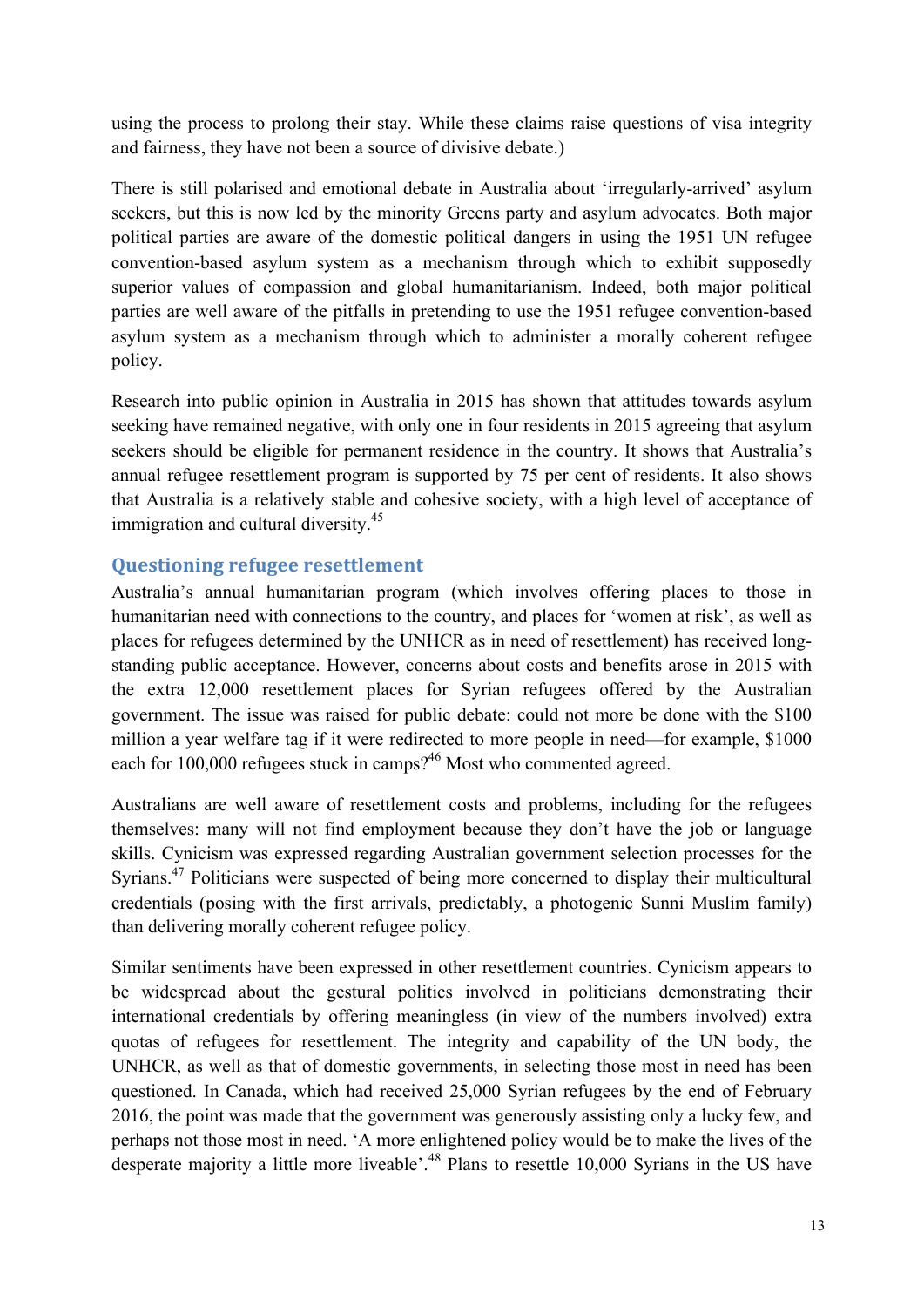been progressing very slowly because of security concerns (heightened in an election year) regarding Muslim refugees.

Resettlement is neither a sufficient response to the world's refugee problems nor a sufficient response to the problems created by the refugee convention and its asylum system. A new refugee agreement that directs attention and resources to those who need protection and help, where they need protection and help, is obviously called for. In the future, for resettlement programs to be broadly accepted as having integrity, they will have to be seen to be part of a more morally coherent refugee response.

#### The end of the 1951 refugee convention

The 1951 refugee convention has been slowly crumbling over the last 20 years, under the weight of the difficulty and moral confusion involved in trying to administer it in a changed and changing world. It appears to be imploding, finally, in Europe, where it was born, and where it has been given its fullest effect and most generous interpretation. As argued above, the convention has only ever 'worked' in any European country when the number of asylum seekers who could get in and lodge claims for refugee status has been kept to a manageable level—about 50,000 a year in a large, wealthy country like Germany. In 2015 Europe was overwhelmed by asylum seekers; by 2016 it was obvious that dealing with even larger numbers was neither administratively possible nor politically feasible.

Austria in mid-February 2016 placed a daily limit on the number of 'migrants' it would allow to enter and pass through the country each day (3,200). It also imposed a daily limit on the number of asylum seekers it would process (80), and a limit on the number it would accept in 2016 (37,500). Austria's Interior Minister Johanna Mikl-Leitner explained: 'What we are experiencing has little to do with seeking protection, but the search for the most attractive country'.<sup>49</sup> The UNHCR has criticised border controls and closures within Europe for impeding and intensifying asylum seeker suffering and chaos, and condemned Austria's asylum seeker quotas as in contravention of the 1951 refugee convention.<sup>50</sup>

By mid-March 2016 the main (Balkans) route to northern Europe was shut off, after Macedonia, Slovenia, Croatia and Serbia closed their borders. And by mid-March 2016 the EU had re-negotiated its deal with Turkey, whereby in exchange for  $\epsilon$ 6 billion (USD 6.6) billion), visa-free entry for its citizens, and EU resettlement of Syrian refugees from Turkey, it will accept the return of the same number of 'migrants' people-smuggled to Greece. Turkey will do more to prevent boat departures. NATO ships will enter Turkish waters in order to (in language familiar to Australians) 'clamp down on smugglers' and 'protect the lives of migrants'.<sup>51</sup> The UNHCR's EU coordinator, Vincent Cochetel, has described the plan as illegal: 'not consistent with international law'.<sup>52</sup> In an address to the EU Parliament on 8 March 2016, the UN High Commissioner for Refugees, Filippo Grandi, stated that he was 'deeply concerned about any arrangement that would involve a blanket return of anyone from one country to another without spelling out the refugee protection safeguards under international law'.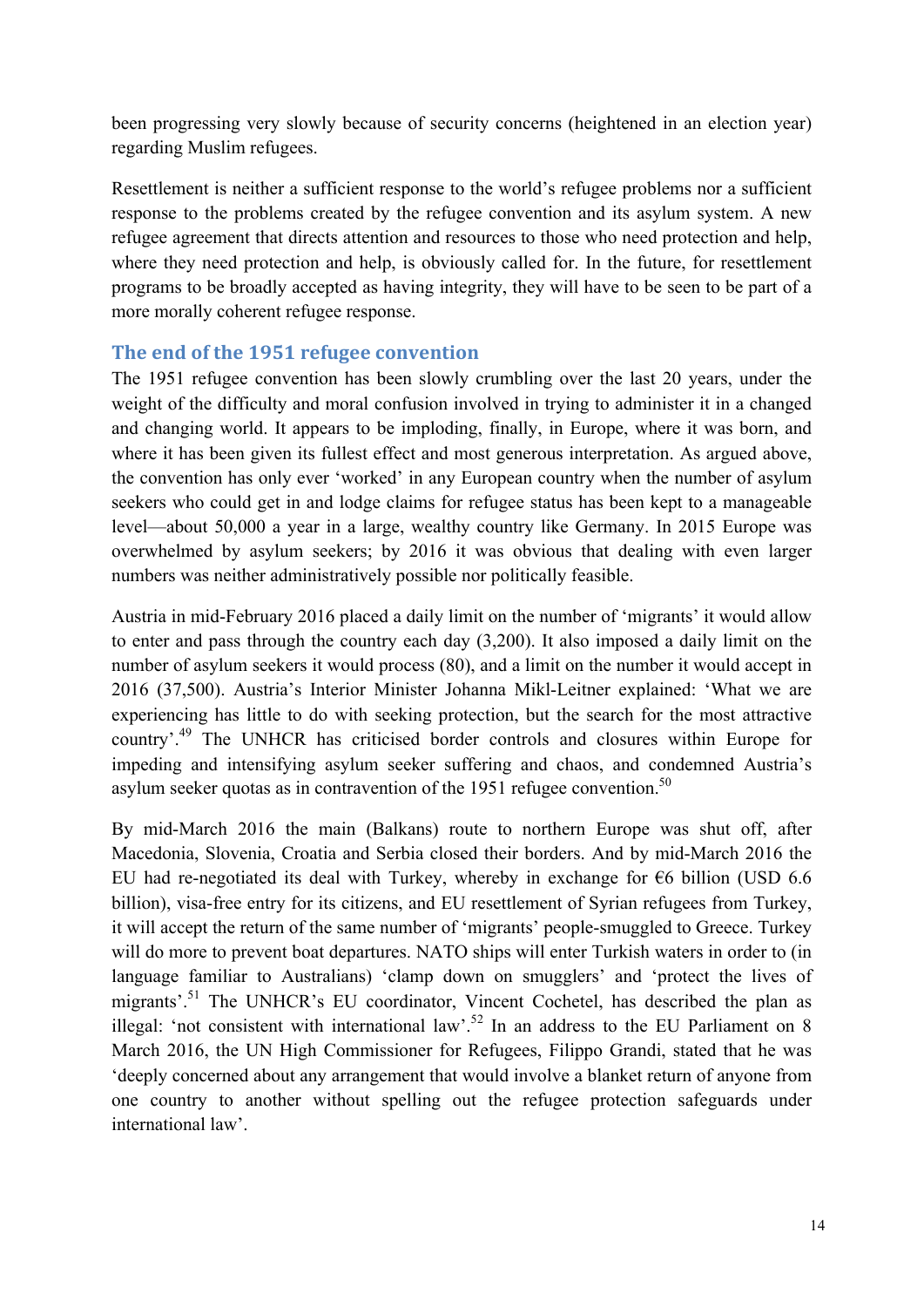UNHCR condemnation of Australia's off-shore arrangements and boat tow-backs as being in violation of its treaty obligations<sup>53</sup> has left government in Australia unmoved. In the face of overwhelming numbers of boat-arrivals in Europe in 2015 and the early months of 2016, the shallowness of the UNHCR's lecturing and hectoring about the importance and sanctity of the refugee convention has been fully exposed. Its advice to industrialised countries to resettle refugees each year in their hundreds of thousands, rather than tens of thousands, in order to take pressure off the international asylum system, is not helpful. It is politically unfeasible. It is also nonsensical: there are tens of millions of refugees. Its advice to the EU to open up other avenues of migration so that people who want to move to wealthier, more prosperous countries wouldn't have to use the asylum channel is politically unfeasible to the point of being risible. It hasn't warranted a response.

#### **A new refugee agreement**

European politicians are, finally, once again, calling for reform of the refugee convention, or for the convention to be scrapped in favour of a new international refugee agreement.

In December 2015 Denmark's Prime Minister Lars Lokke Rasmussen called for a revision to the 1951 refugee convention, saying 'we need to talk about adjusting the rules of the game'. The leader of the Netherlands VVD (People's Party for Freedom and Democracy), Halle Zijlstra, has called for the convention to be scrapped, arguing that the right to asylum should be restricted to refugees' own regions.<sup>54</sup>

Prince El Hassan bin Talal of Jordan, commenting on the situation in Europe and in his own country, argued that the 1951 refugee convention is inadequate to deal with today's refugee situations. He has called for new solutions focussed on safe havens, temporary protection and return, so that societies are not stripped of the people they most need post-conflict.<sup>55</sup>

Osmo Soininvarra, former chairperson of Finland's Green League, has called for 'the rules on refugees' to be updated as soon as possible. He has argued that the current tide is disorienting Europe, while doing nothing for the world's refugees: 'We offer excellent legal protection to those who have somehow gained access into the EU and leave those who do not have the funds or strength to do that for dead'.<sup>56</sup> Finland's President Sauli Niinistro, addressing the Finnish parliament early February 2016, said: 'At some point, someone has to recognise that, here and now, we cannot fulfil all of our obligations under international agreements. ... Europe cannot withstand uncontrolled migration for much longer'. He has argued that the EU 'must choose whether to protect its values and the people who are truly in danger or to inflexibly adhere to the letter of international obligations with no regard for the consequences'. 57

What a new refugee agreement would look like is clear. It would be based on the right of people not to be driven from their homes, not on 1950s notions of permanent exile from irredeemably persecutory regimes. It would sanction refugee-creating governments; it would include a right of return. It would preserve resettlement places in third countries for the most vulnerable of refugees, and provide comprehensive aid to those who stay. It would create safe zones within and close to war-torn countries, where children's education and skills training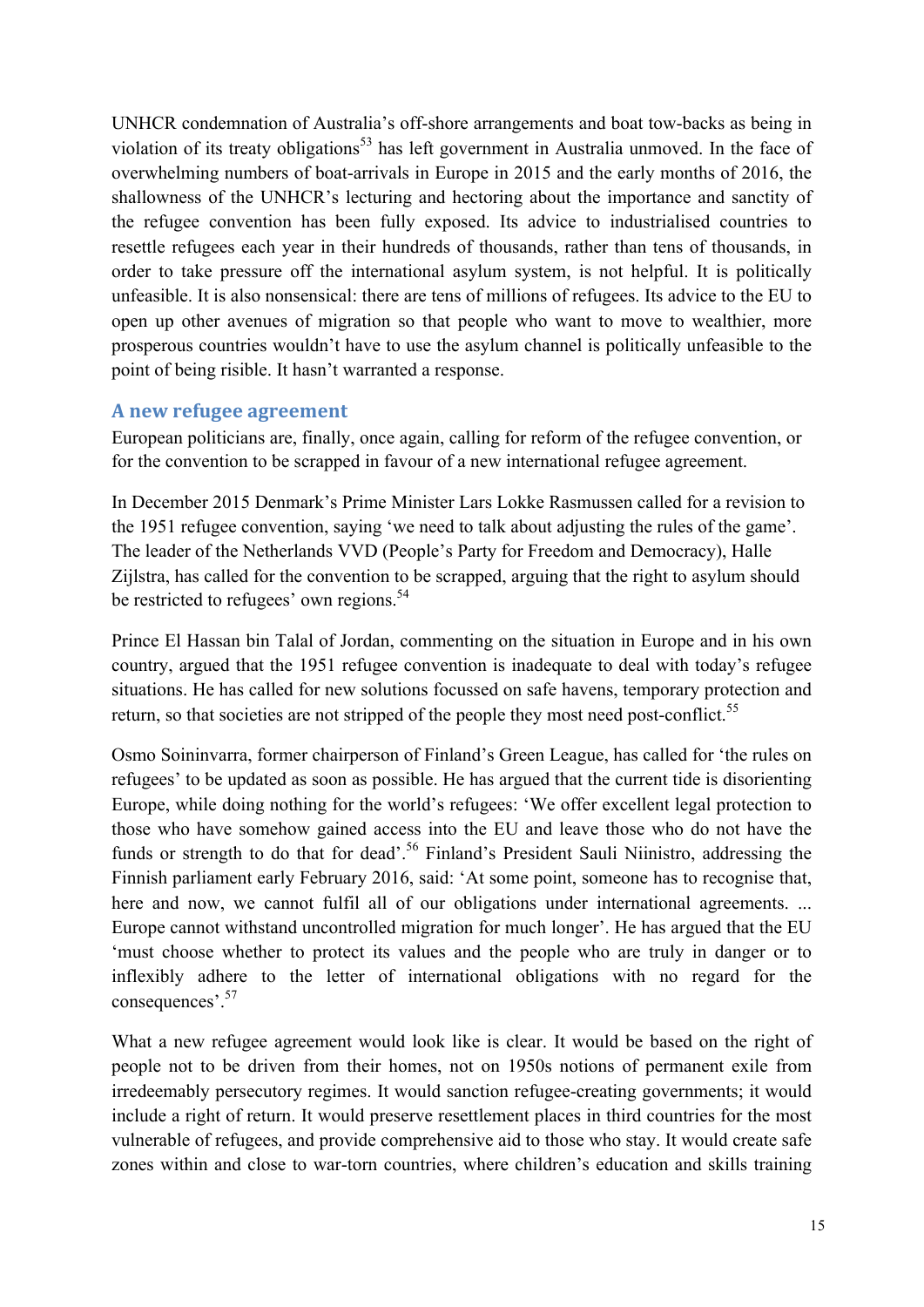could continue. It would focus on keeping refugees as close to their homes as possible, so that they can return and rebuild. It would focus on securing safety and improving life opportunities for these refugees through investment and trading concessions to promote employment and economic and business development in their regions.<sup>58</sup>

A new refugee agreement would not privilege those with resources to move. The government of any country would of course retain the capacity to grant political asylum to whomever it wants.

Some commentators in Australia think that Prime Minister Turnbull's instincts are to soften some of the harshest aspects of Australia's asylum policies, including off-shore processing (and thus relieve its immense cost, as well as earning the approval of advocates in the nation's broadcaster, the ABC, and other sections of the media).<sup>59</sup> In view of the object lesson playing out in Europe—where the outdated and corrupted convention-based asylum system is threatening the very survival of the European Union—any policy retreat that risks the return of boat arrivals to Australia's shores is unthinkable. There are now clearly better ways for Australia, a country of successful migration, to demonstrate its refugee and internationalist credentials.

The Prime Minister should apply his innovative mindset to how Australia might galvanize discussions around the development of a new refugee agreement. It is not the best and most exciting time to be alive for the vast bulk of the world's refugees whose plight has been overlooked while governments in Western countries, most spectacularly in Europe, have grappled with wasteful, dysfunctional and morally incoherent asylum systems and policies. Or while governments, including in Australia, have played gestural politics with refugee resettlement quotas.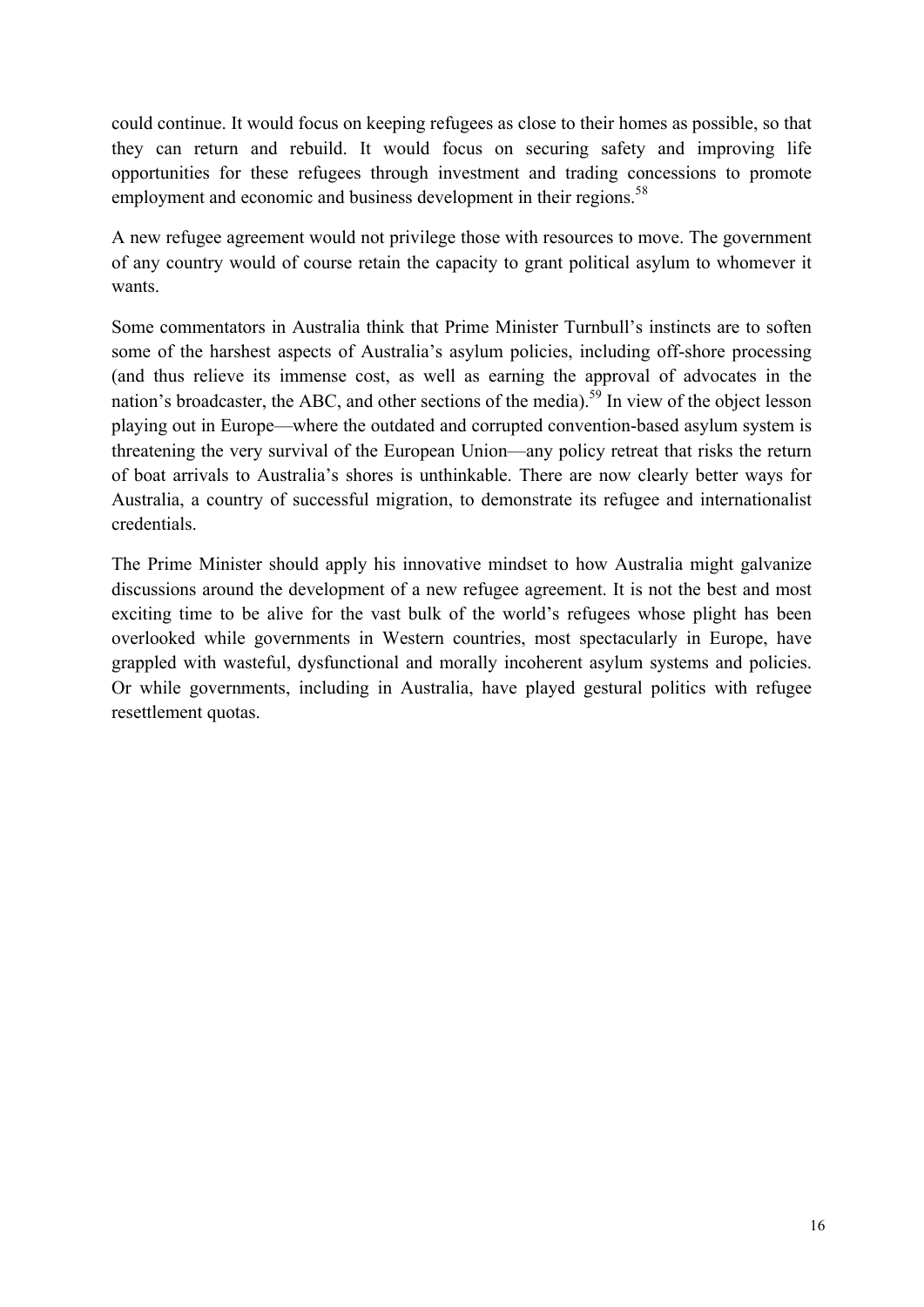#### **References**

 $\overline{a}$ 

- $<sup>1</sup>$  Thirty to forty thousand people smugglers, operating from as far as Nigeria, were estimated to be organising</sup> passage into Europe in 2015. Costs varied from USD 1,000 for a boat trip from Turkey to Kos, Greece, to USD 24,000, for chartered jet flight into Stockholm. It was estimated that people smugglers netted up to  $66$ billion (USD 6.7 billion) in 2015, most through smuggling people into Europe. See Europol report, *Migrant smuggling into the EU*, 22 February 2016 https://www.europol.europa.eu/content/migrant-smuggling-eu See also Louise Callaghan, 'Europe migrant crisis: Border fences let smugglers' wealth climb', *The Times*, 7 March 2016.
- <sup>2</sup> Patrick Kingsley, 'What caused the refugee crisis? You asked Google–here's the answer', *The Guardian UK*,
- 9 December 2015. <sup>3</sup> The toll is in reality higher. Only those bodies recovered from known sinkings are counted.
- The triggers included: the protracted war in Syria; insufficient support in nearby countries; the implosion of Libya post-Gaddafi (whose government, under agreement with the EU, stopped asylum seeker movements); the collapse of the European Union's asylum rules under the pressure of numbers, with asylum seekers arriving in Greece and Italy (including those rescued at sea) early in the year being waved through rather than being required to lodge their claim in the first EU country reached; Angela Merkel's announcement in late August, following a build-up of asylum seekers at the Hungarian border, that refugees (at that stage mainly from Syria Iraq and Afghanistan) would be welcomed in Germany regardless of which EU country they had first entered; and opportunistic migration, 'for economic purposes', from a range of Middle Eastern, African,
- <sup>5</sup> UNHCR statistics, budget and news releases are at http://www.unhcr.org/pages/49c3646c2.html<br><sup>6</sup> Deutsche Welle, 'Germany looks at new approaches for processing refugees', 6 February 2016<br>http://www.dw.com/en/germany-lo
- 
- 
- A. Millbank, '<u>The Problem with the 1951 Refugee Convention'</u>, *Research Paper*, Commonwealth<br>Parliamentary Library, 2000.
- <sup>8</sup> IfO, 'IfO Institute Increases Estimate of Refugee Costs to 21.1 Billion Euros for 2015 Alone', *Press Release*, 10 November 2015, https://www.cesifo-group.de/ifoHome/presse/Pressemitteilungen/Pressemitteilungen-Archiv/2015/Q4/press\_20151110\_fluechtlinge.html See also, Tina Bellon, 'Refugee influx could cost Germany \$22.58 billion this year: IfO', Reuters, World, 10 November 2015.
- <sup>9</sup> Reported by Michael Nienaber, 'Germany plans to borrow more in 2016, to repay debt, refugee costs',
- *Reuters*, World, 16 December 2015.<br><sup>10</sup> The report of the judgement is at http://curia.europa.eu/juris/document/document.jsf?text=&docid=117187&pageIndex=0&doclang=en&mode=
- lst&dir=&occ=first&part=1&cid=351881 <sup>11</sup> Hirsi Jamaa and Others v. Italy, Application number 27765/09, *Judgement,* European Court of Human Rights,
- 

<sup>12</sup> They were spelled in A. Millbank, <u>The Problem with the 1951 Refugee Convention</u>, op. cit.<br><sup>13</sup> Described in ibid.<br><sup>14</sup> These measures have included: voucher systems in lieu of cash benefits; dispersed accommodation metropolitan centres; tighter visa controls; increased carrier sanctions; increased use of detention to assist removals; lists of 'safe' countries to which asylum seekers could be returned; denial of work rights; 'accelerated procedures' for 'manifestly unfounded' claims, with reduced rights of appeal; reduced welfare for those appealing negative decisions; denial of any support after rejection at appeal level; temporary rather than permanent visas; delay or denial of family reunion rights.<br><sup>15</sup> Discussed in M. Gibney, *The Ethics and Politics of Asylum: Liberal Democracy and the Response to* 

*Refugees*, CUP, UK, 2004. Also discussed in C. Roos and G. Orsini, 'How to reconcile the EU border paradox? The concurrence of refugee reception and deterrence', Institute for European Studies, *Policy Brief*, November

- <sup>16</sup> 'Denmark Determined to Brand Itself as Country Least Attractive to Refugees', *Nonprofit Quarterly*, 29 January 2016. <sup>17</sup> Jacquelin Magnay, 'European political tide turns against million-strong migrant tsunami', *The Australian*, 26
- 
- December 2015.<br><sup>18</sup> The Hungarian President has made it clear that asylum seekers are not wanted in his country; the Czech leader<br>has described the inflow as an invasion.
- <sup>19</sup> Described in 'Polls show most Germans fear refugee burden too great', *The Local*, 15 January 2016.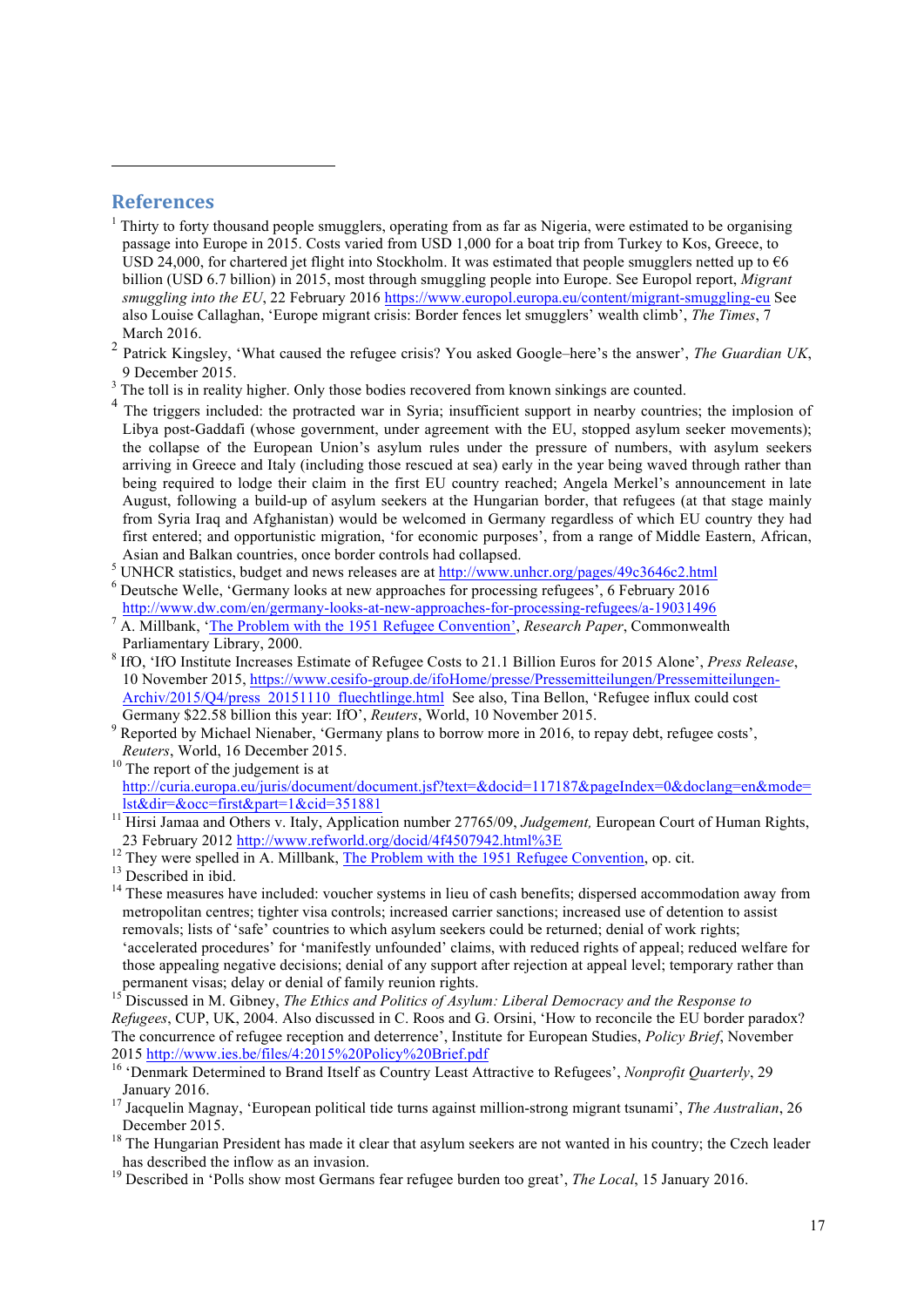seekers, many of whom have no personal identity documents. The African leaders complained that the amount offered was inadequate. Ian Taylor, 'Europe's  $\epsilon$ 1.8 billion fund to tackle migration crisis not enough, say

- 
- Africans', *The Guardian*, 13 November 2015.<br><sup>24</sup> C. Boswell and A Geddes, *Migration and Mobility in the EU*, Palgrave Macmillan, 2001.<br><sup>25</sup> See brochure on returns at <u>European Agenda on Migration</u>, and discussion in Lau
- 

- 
- January 2015. <sup>29</sup> See Michael Booth, *The Almost Perfect People: Behind the Myth of the Scandinavian Utopia*, Jonathan Cape, 2014. See also Bruce Bawer, *While Europe Slept: How Radical Islam is Destroying the West from Within*, Penguin Random House, 2007. <sup>30</sup> Estimate by Tino Sanandaji, in interview with Margaret Wente, 'Sweden's ugly immigration problem', *The*
- *Globe and Mail*, 11/9/15.<br><sup>31</sup> Because of population ageing and low birth-rates.<br><sup>32</sup> Welfare payments for new refugee arrivals (including 10,000 Syrians over 4 years) will exceed \$100 million a
- 
- year. Research published in January 2-16 by the Australian Institute of Family Studies, *Settlement experiences of recently arrived humanitarian migrants*, has shown only 7 per cent of refugees who arrived in 2013 had jobs; 65 per cent were receiving Newstart; and 82.4 per cent were receiving government payments.<br><sup>33</sup> ABS analysis shows skilled migrants earn \$5,000 a year more than the Australian average. For refugees,
- incomes were \$24,000 (about 50 per cent) less. Described in Judith Sloan, 'Refugee influx will strain EU economies', The Australian, 3 November 2015.
- <sup>34</sup> Fazel Hawramy et al., 'How easy is it to buy a Syrian passport? *The Guardian*, 18 November 2015; and Patrick Kingsley, 'People smugglers using Facebook to lure migrants into Italy trips', *The Guardian*, 9 May
- 2015. <sup>35</sup> Oliver JJ Lane, 'Cologne Imam: Girls were raped because they were half naked and wore perfume', *Breitbart UK*, 19 January 2016.<br><sup>36</sup> Swedish police were criticised for keeping quiet about sexual attacks by 'young immigrant men' at a
- Stockholm music festival. Stockholm police acknowledged a 'mistake' in not telling the public about the

- 
- *Europe*, CUP, 2011.<br><sup>40</sup> Australia's humanitarian program of 13,750 places for 2015-16 increased with the offer by the Abbott
- government to take an additional 12,000 Syrian refugees, bringing the total to 25,750.

41 See 'Sweeping changes to mandatory detention announced', 30 July 2008 http://www.abc.net.au/news/2008- 07-29/sweeping-changes-to-mandatory-detention-announced/456652

- 42<br>The Rudd Government in 2008 increased funding to record levels for 'border protection', including funding<br>to Indonesia and other embarkation points in the region to prevent boats leaving.
- <sup>43</sup> See 'Promise check: We will stop the boats', ABC News, Fact Check, 14 May 2015 http://www.abc.net.au/news/2014-07-27/we-will-stop-the-boats-promise-check/5474206<br>
44 About 250 as at 22 February 2016.<br>
<sup>45</sup> Scanlon Foundation, Monash University, and Australian Multicultural Foundation, *Mapping Social*
- 
- *Report 2015.* http://scanlonfoundation.org.au/wp-content/uploads/2015/10/2015-Mapping-Social-Cohesion-Report.pdf <sup>46</sup> Andrew Bolt, 'Is bringing them here really the cheapest and safest way to help refugees?', *Herald Sun*, 1
- February 2016. <sup>47</sup> AAP, 'Australia to take Syrian refugees from all backgrounds, government affirms', *The Guardian Australian*

*edition*, 21 November 2015 http://www.theguardian.com/australia-news/2015/nov/21/australia-to-take-syrianrefugees-from-all-backgrounds-government-affirms; RT Question More, *Christians fear being excluded from* 

 <sup>20</sup> 'Refugee crisis pushes support for Germany's Angela Merkel to four-year low', *The Guardian/Reuters,* <sup>4</sup> February 2016. <sup>21</sup> Tino Sanandaji, in interview, *Pulse,* https://www.linkedin.com/pulse/sweden-brink-interview-dr-tino-

 $\frac{\text{sanandaji-erico-matias-tavares}}{\text{22 The Guardian UK, 'Angel Merkel defends Germany's handling of refugee influx', 16 September 2015}}$   $\frac{\text{23 At a summit in Malta November African countries were offered USD 2 billion to take back failed asymmetry}}{\text{24 At a summit in Malta November African countries were offered USD 2 billion to take back failed asymmetry}}$ 

<sup>&</sup>lt;sup>26</sup> Laurence Peter, ibid.<br><sup>27</sup> Eurostat statistics http://ec.europa.eu/eurostat/web/asylum-and-managed-migration/data/database<br><sup>27</sup> Eurostat statistics http://ec.europa.eu/eurostat/web/asylum-and-managed-migration/data/da

incident, but said that, in any case, it wasn't Swedish policy to reveal the ethnicity of perpetrators.<br><sup>37</sup> Electrograph Insa Poll Germany 15 February 2016, http://www.electograph.com/2016/02/germany-february- $\frac{2016 \text{ -insa-poll.html}}{88}$  See for example H. Kriesi et al, *West European Politics in the Age of Globalisation*, CUP, 2008.<br><sup>39</sup> See for example D. Art, *Inside the Radical Right: The Development of Anti-Immigrant Parties i*